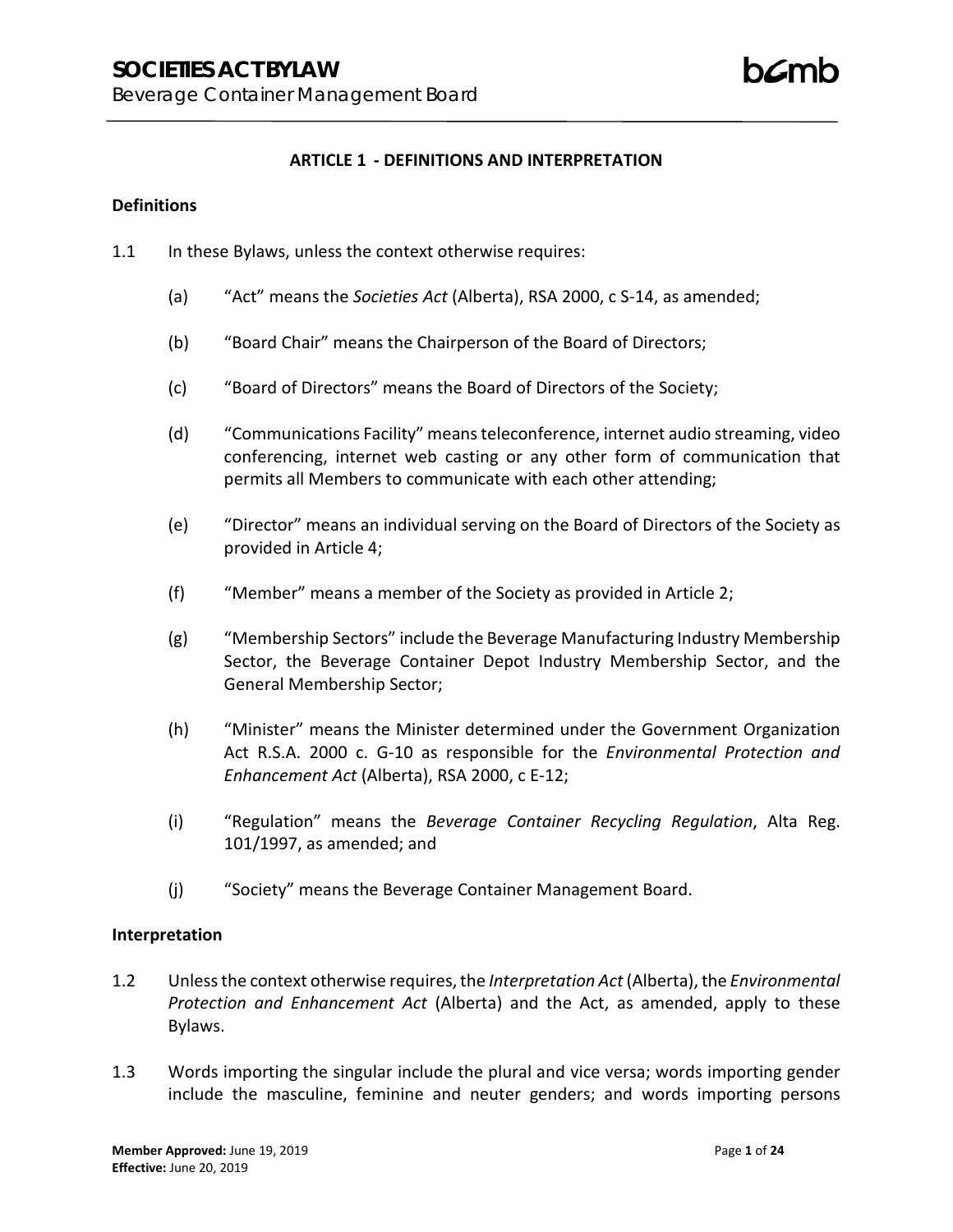include individuals, bodies corporate, partnerships, trusts and unincorporated associations.

1.4 The headings used throughout these Bylaws are inserted for reference purposes only, and are not to be considered or taken into account in construing the terms of provisions of any article nor are they to be deemed in any way to qualify, modify or explain the effect of any such terms or provisions.

### **ARTICLE 2 - MEMBERSHIP**

### **Membership**

- 2.1 The Members of the Society are the applicants for incorporation, and those persons who subsequently become Members in accordance with these Bylaws, as amended.
- 2.2 A person nominated to become a Member in accordance with these By-laws becomes a Member on the date that the Board of Directors passes a resolution appointing the Member, or upon such other date as may be specified by the Board of Directors at the time of the resolution.

### **Nomination of Members**

- 2.3 In order to be considered by the Board of Directors, a nomination for membership in the Society must meet all of the requirements of these Bylaws, and appointment of the nominee is subject to the number and composition requirements set out in Articles 2.6 to 2.9.
- 2.4 A nomination for membership in the Society must be delivered to the Board of Directors in writing and be signed by or on behalf of the nominating entity delivering the nomination.

### **Number of Members**

2.5 There shall be thirteen (13) Members of the Society, one of which shall be the ex officio, non-voting Member nominated by the Minister.

### **Composition of the Membership**

2.6 The Society's membership shall be composed of four (4) Members nominated by the Beverage Manufacturing Industry Membership Sector, four (4) Members nominated by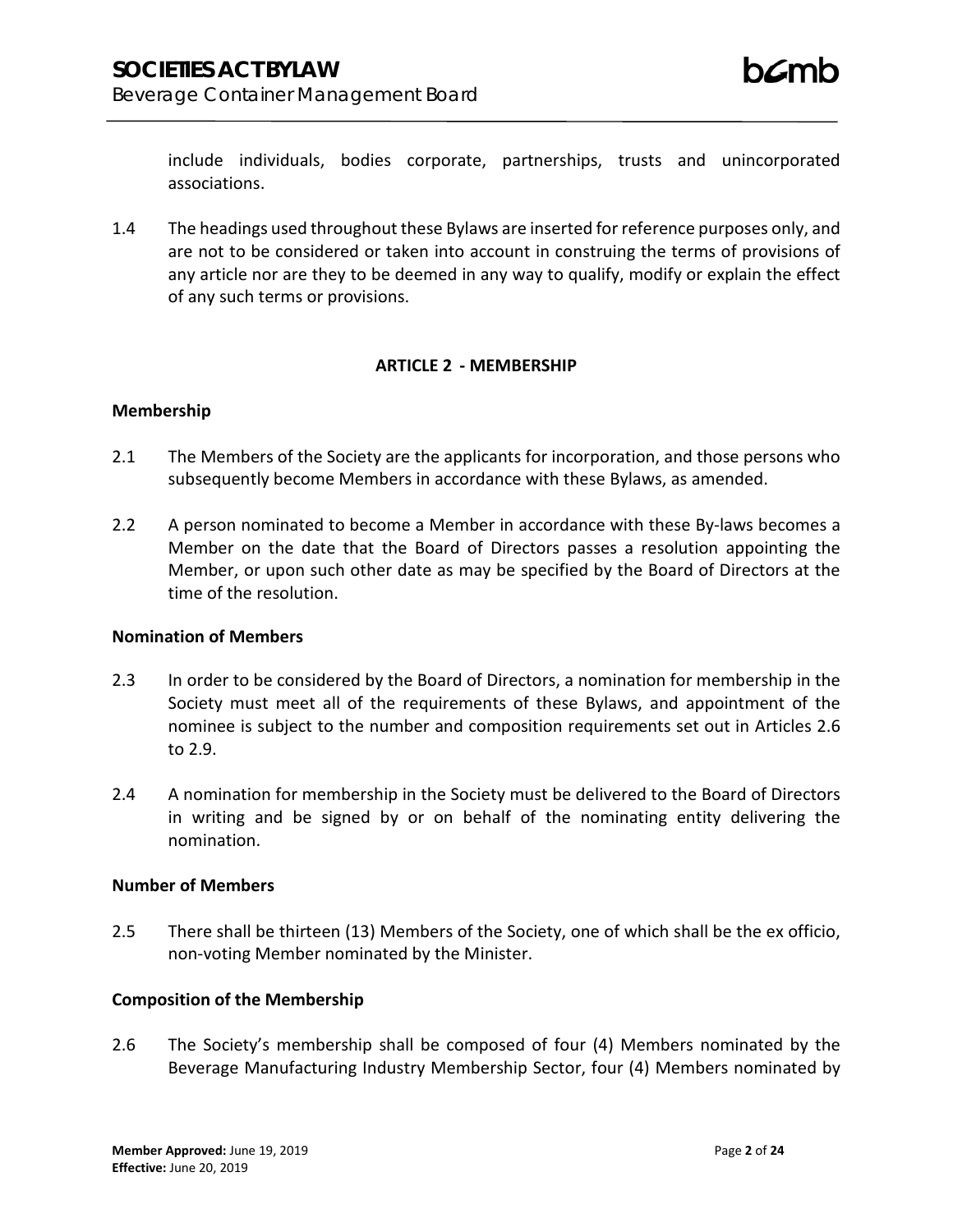the Beverage Container Depot Industry Membership Sector and five (5) Members nominated by the General Membership Sector.

- 2.7 The four (4) Members from the Beverage Manufacturing Industry Membership Sector are to be nominated as follows:
	- (a) one (1) Member representing the manufacturers of soft drinks to be nominated by the Canadian Beverage Association;
	- (b) one (1) Member representing manufacturers of liquor, to be nominated by the Alberta Gaming Liquor and Cannabis Commission;
	- (c) one (1) Member representing manufacturers of beer to be nominated by the Alberta Beer Container Corporation; and
	- (d) one (1) Member representing manufacturers of milk and milk products to be nominated by the Western Dairy Council.
- 2.8 The four (4) Members from the Beverage Container Depot Industry Membership Sector are to be nominated as follows:
	- (a) four (4) Members representing the Universal Bottle Depots and Class "D" Depots in Alberta to be nominated by the Alberta Bottle Depot Association;
- 2.9 The five (5) Members from the General Membership Sector are to be nominated as follows:
	- (a) one (1) Member representing Municipalities, to be nominated jointly by the Rural Municipalities of Alberta and the Alberta Urban Municipalities Association;
	- (b) one (1) ex officio, non-voting Member representing the Government of the Province of Alberta, to be nominated by the Minister;
	- (c) three (3) Members from the public at large to be nominated by the Society.

# **Initial Term and Additional Terms**

2.10 A Member is appointed for an initial term of three (3) years unless otherwise specified by the Board of Directors at the time that the Member is appointed, or unless the Member is filling a vacancy.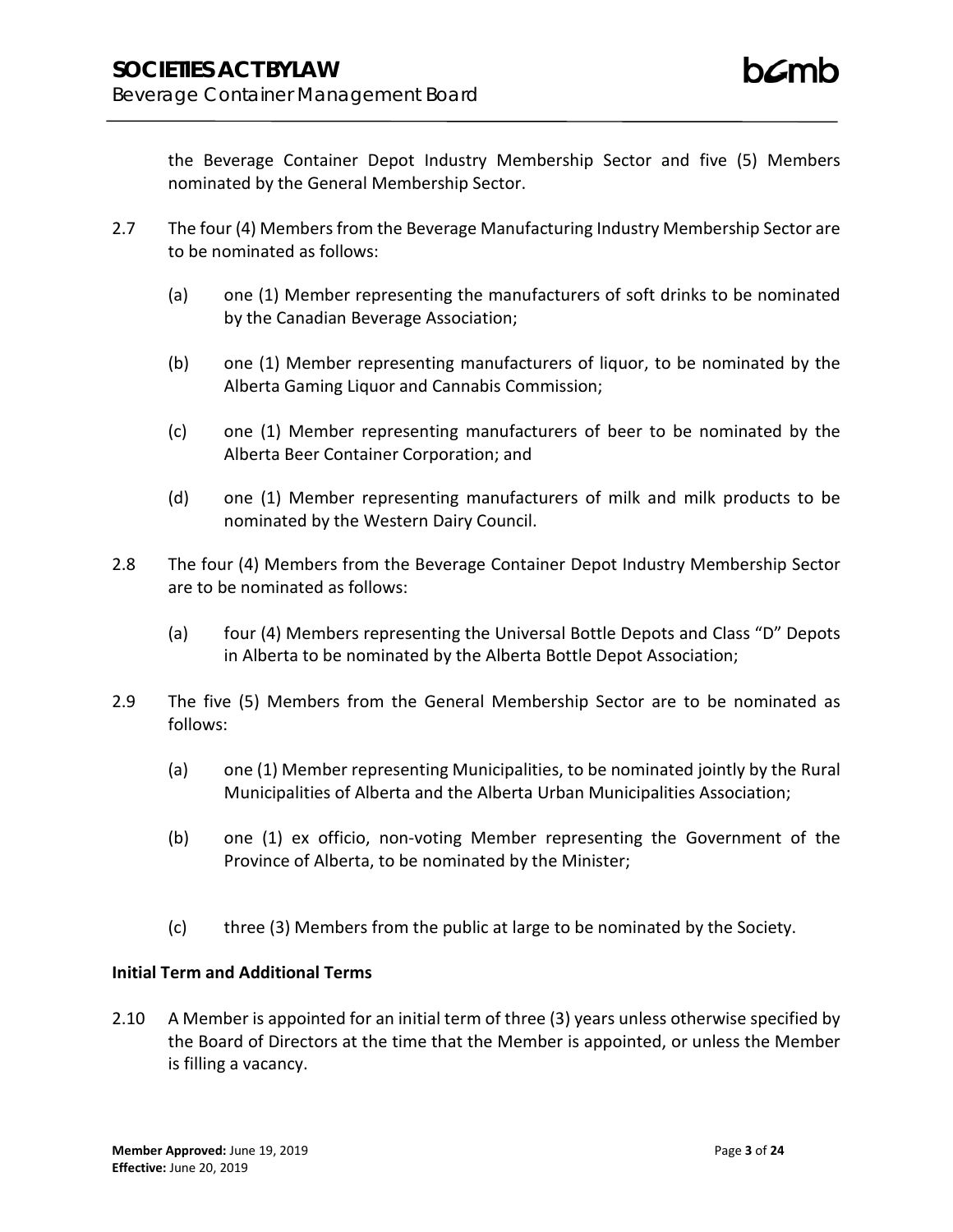- 2.11 The initial term of a Member who is appointed to fill a vacancy is the term of the vacancy.
- 2.12 After a Member's initial term, the Member may be nominated and approved for additional terms of up to three years, but no Member may serve as a Member of the Society for more than nine (9) consecutive years, other than the Member nominated by the Minister.
- 2.13 A Member, other than the Member nominated by the Minister, who has served nine (9) consecutive years is ineligible for nomination as a Member of the Society until the Member has not served as a Member for eleven (11) months.

### **Withdrawal and Termination of Membership**

- 2.14 Membership in the Society is terminated upon:
	- (a) the receipt by the Board of Directors of a written notice of resignation by the Member; or
	- (b) the receipt by the Board of Directors of written notice of the removal of the Member from the nominating entity that nominated the Member; or
	- (c) the completion of the Member's term, unless the Member is reappointed; or
	- (d) the death of the Member; or
	- (e) the dissolution or winding up of a Member; or
	- (f) the expulsion of the Member.

### **Suspension and Cancellation of Membership**

- 2.15 The Board of Directors may, by resolution supported by at least three-quarters of the Directors, suspend, expel, discipline or fine a Member for cause, but only if:
	- (a) the Member to be expelled, suspended, disciplined or fined has been given notice of the meeting of the Board of Directors at which the suspension, expulsion, or imposition of discipline or a fine is to be considered; and
	- (b) the Member named in such notice is given an opportunity to make representations to the Board of Directors at such meeting.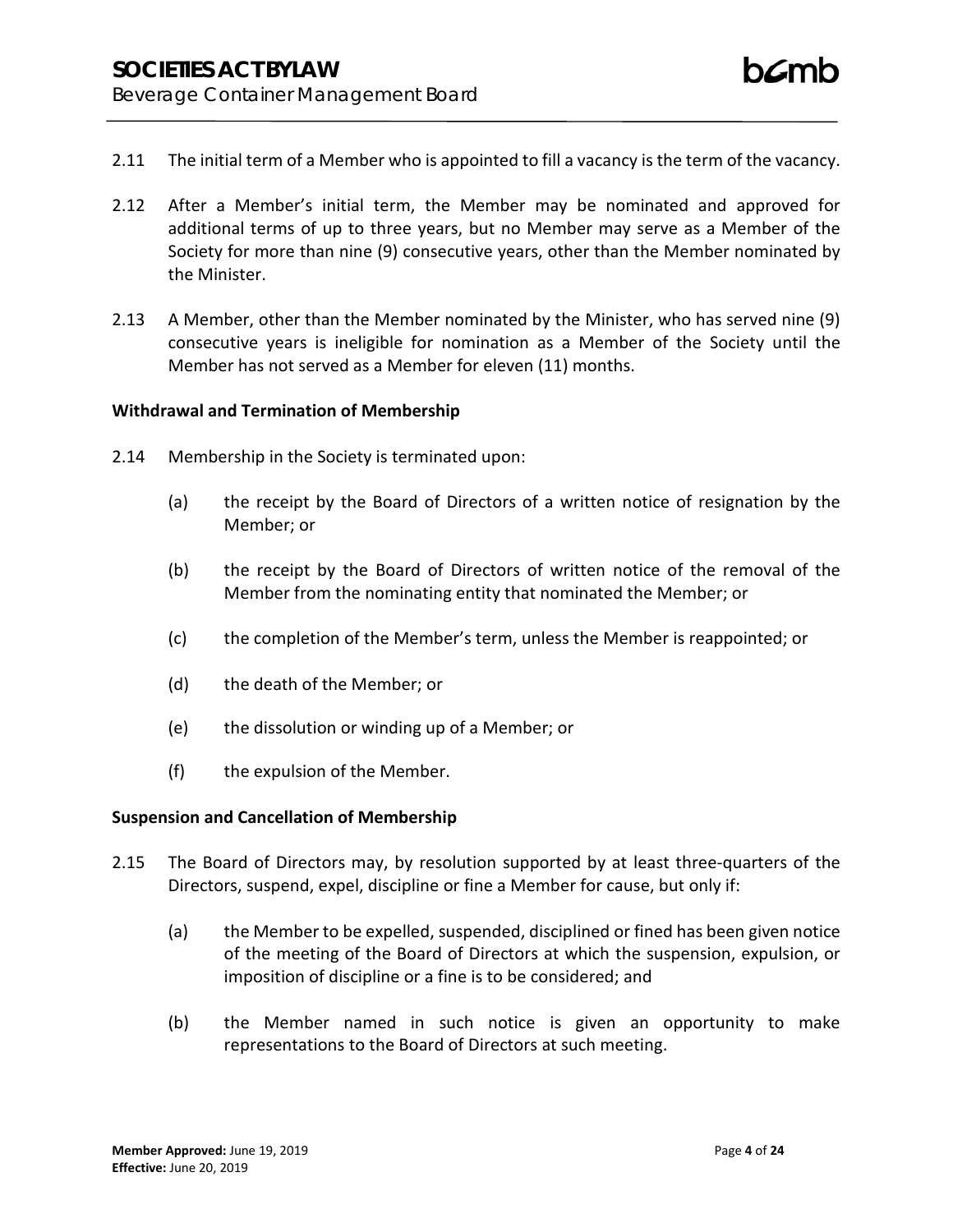- 2.16 Cause to suspend, expel, discipline or fine a Member includes, but is not limited to:
	- (a) conduct of a Member that in the opinion of the Board of Directors, brings or tends to bring the Society into disrepute;
	- (b) the conviction of a Member of a criminal offence; or
	- (c) non-compliance by a Member with the Bylaws or any code of conduct established by the Society where such non-compliance is of such a nature that, in the opinion of the Directors, it merits suspension, expulsion, discipline or a fine.
- 2.17 A Member that is expelled from the Society shall not be eligible for nomination as a Member of the Society.

### **Member Vacancies**

- 2.18 If the position of a Member becomes vacant for any reason, the Board of Directors shall send written notice of the vacancy to the entity or entities entitled to nominate a replacement and request the entity or entities to nominate another nominee to fill the vacancy.
- 2.19 If the Board of Directors does not receive a nomination from the relevant nominating entity or entities within ninety (90) days of the notice having been delivered to the entity or entities, the process for the selection of a replacement nominee is as follows:
	- (a) if the vacancy relates to a Member from the Beverage Manufacturing Industry Membership Sector, the Board of Directors shall notify the remaining nominating entities from the same Membership Sector and request that they select a replacement nominee and provide written notice of the nomination of the replacement nominee to the Board of Directors;
	- (b) If the vacancy relates to a Member from the Depot Industry Sector who has been nominated by the Alberta Bottle Depot Association, the Board of Directors shall notify the remaining Members who had been nominated by the Alberta Bottle Depot Association, and request that they select a replacement nominee and provide written notice of the nomination of the replacement nominee to the Board of Directors;
	- (c) If the vacancy relates to the Member nominated jointly by the Rural Municipalities of Alberta and the Alberta Urban Municipalities Association, the Board Chair shall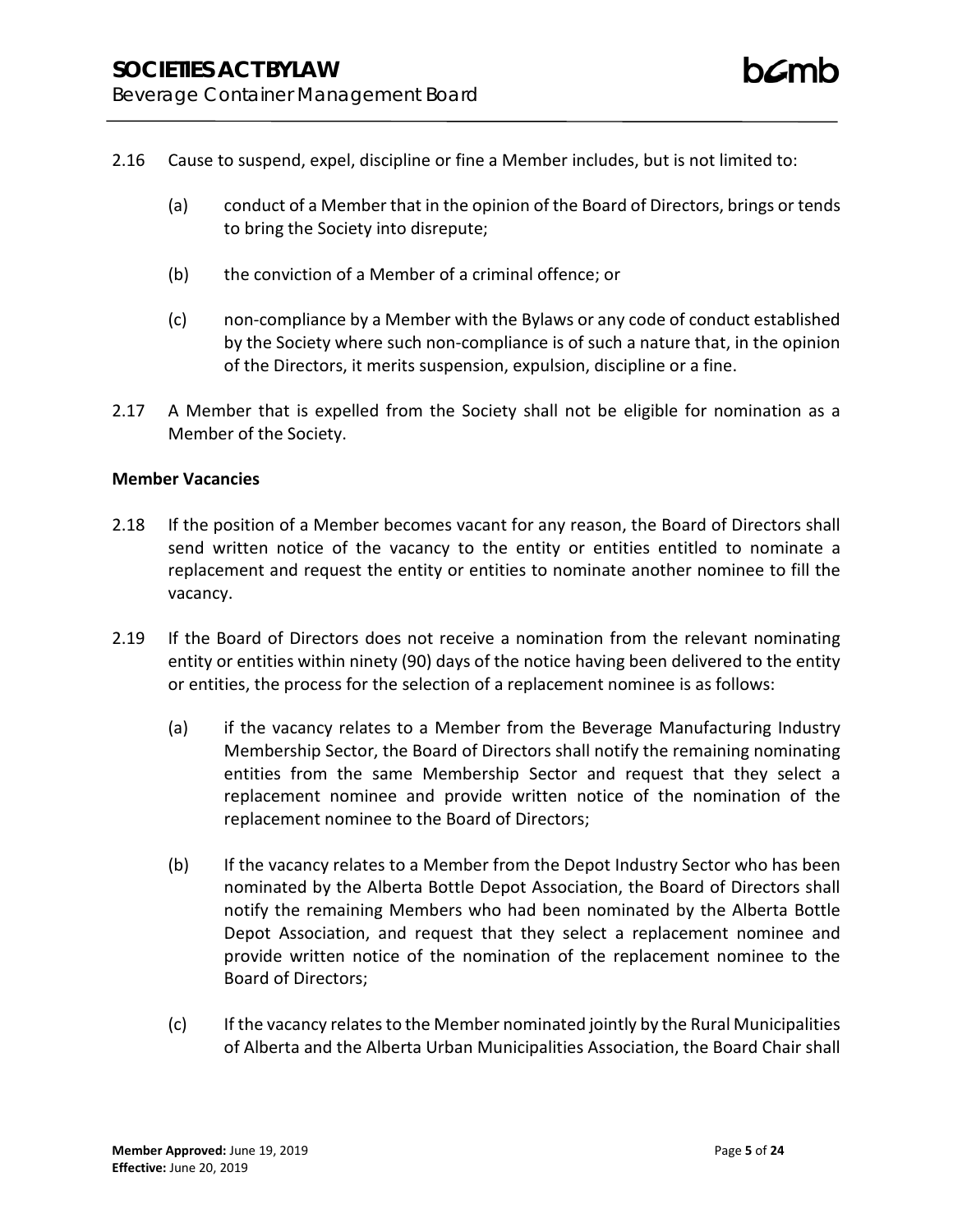select a replacement nominee and provide written notice of the nomination of the replacement nominee to the Board of Directors.

2.20 When a vacancy occurs, the remaining Members may exercise all the powers of Members provided that a quorum for Member meetings remains.

#### **Compliance with Bylaws**

2.21 Every Member shall comply with and is bound by these Bylaws.

#### **Memberships Not Transferable**

2.22 The interest of a Member is not transferable, and lapses and ceases to exist when the Member ceases to be a Member in accordance with these Bylaws.

### **ARTICLE 3 - MEMBERS' MEETINGS**

#### **Annual General Meeting**

- 3.1 The annual general meeting of Members shall be held once each fiscal year at such time, date and place as the Board of Directors specifies.
- 3.2 At the annual general meeting, the Members present shall:
	- (a) receive confirmation from the Secretary of the current Directors;
	- (b) receive the latest financial statements of the Society;
	- (c) receive a report from the Board Chair and Treasurer;
	- (d) appoint an auditor; and
	- (e) transact such other business as may be properly brought before the meeting.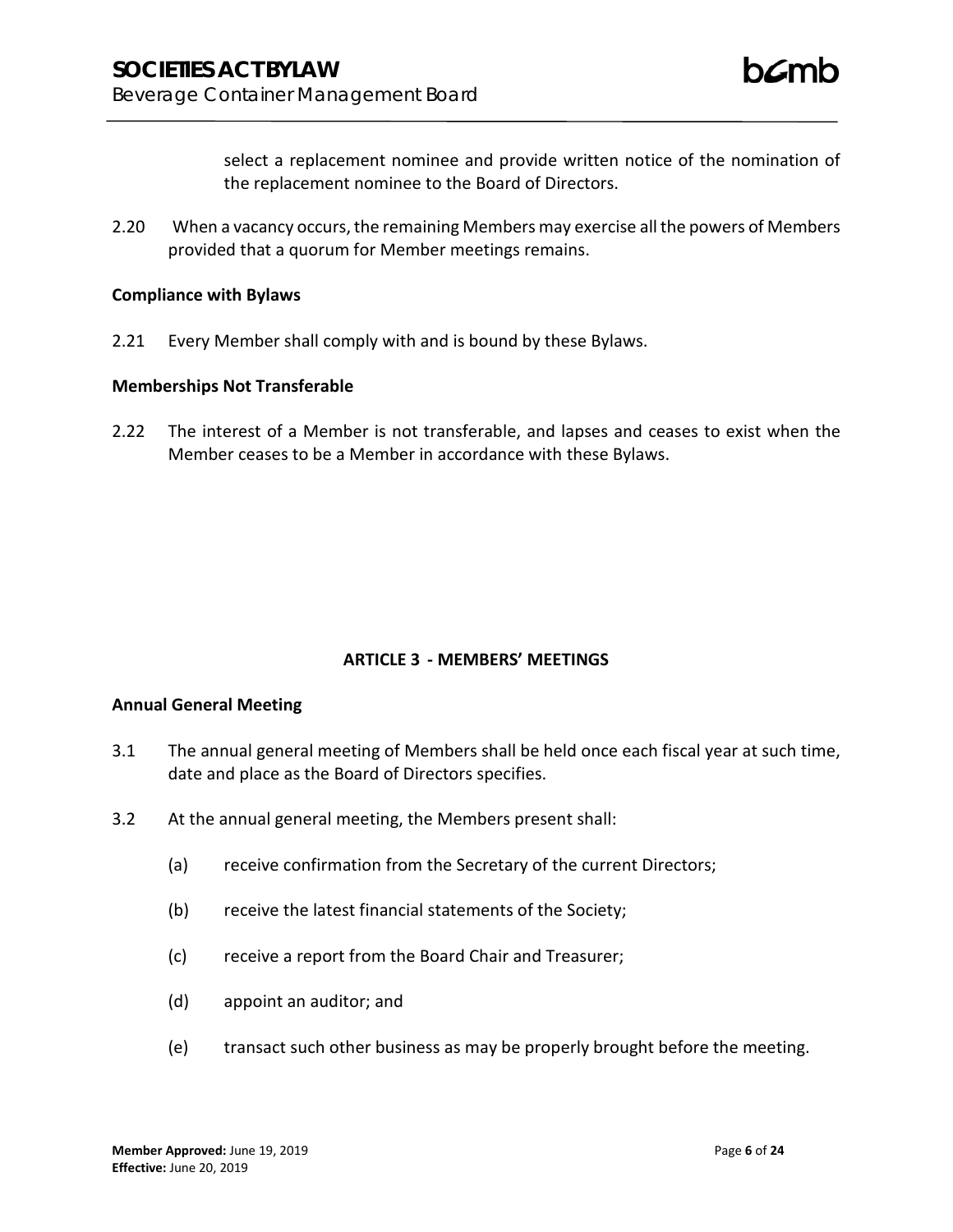# **Special Meetings**

- 3.3 Every meeting of the Members that is not an annual general meeting is a special meeting.
- 3.4 A special meeting of the Members may be called:
	- (a) by the Board of Directors, at any time, by giving notice in accordance with Articles 3.6 and 17.1; or
	- (b) by at least one third of the Members notifying the Secretary in writing of their desire to have a special meeting and the purpose of it.
- 3.5 On receipt of a written notice in accordance with sub-Article 3.4(b) requesting a special meeting, the Secretary shall arrange for a special meeting and give notice of it in accordance with Articles 3.6 and 17.1.

# **Notice of Meetings**

- 3.6 Notice of an annual general meeting or a special meeting shall be given to the Members either in writing, by electronic communication or any other means of communication approved by the Board of Directors, at least twenty-one (21) days before the date of the meeting. The notice shall specify the date, time and place of the meeting and the general nature of the business to be conducted.
- 3.7 The accidental omission to give notice of a meeting to a Member or the fact that Member does not receive notice of the meeting does not invalidate the proceedings at the meeting.

### **Quorum**

- 3.8 The lesser of a majority of Members or four (4) Members in good standing constitutes a quorum at any meeting of the Members provided that one Member from each of the three (3) voting Membership Sectors is present.
- 3.9 If a quorum is not present at the opening of a meeting, the Members present may adjourn the meeting to a fixed time and place, but may not transact any other business.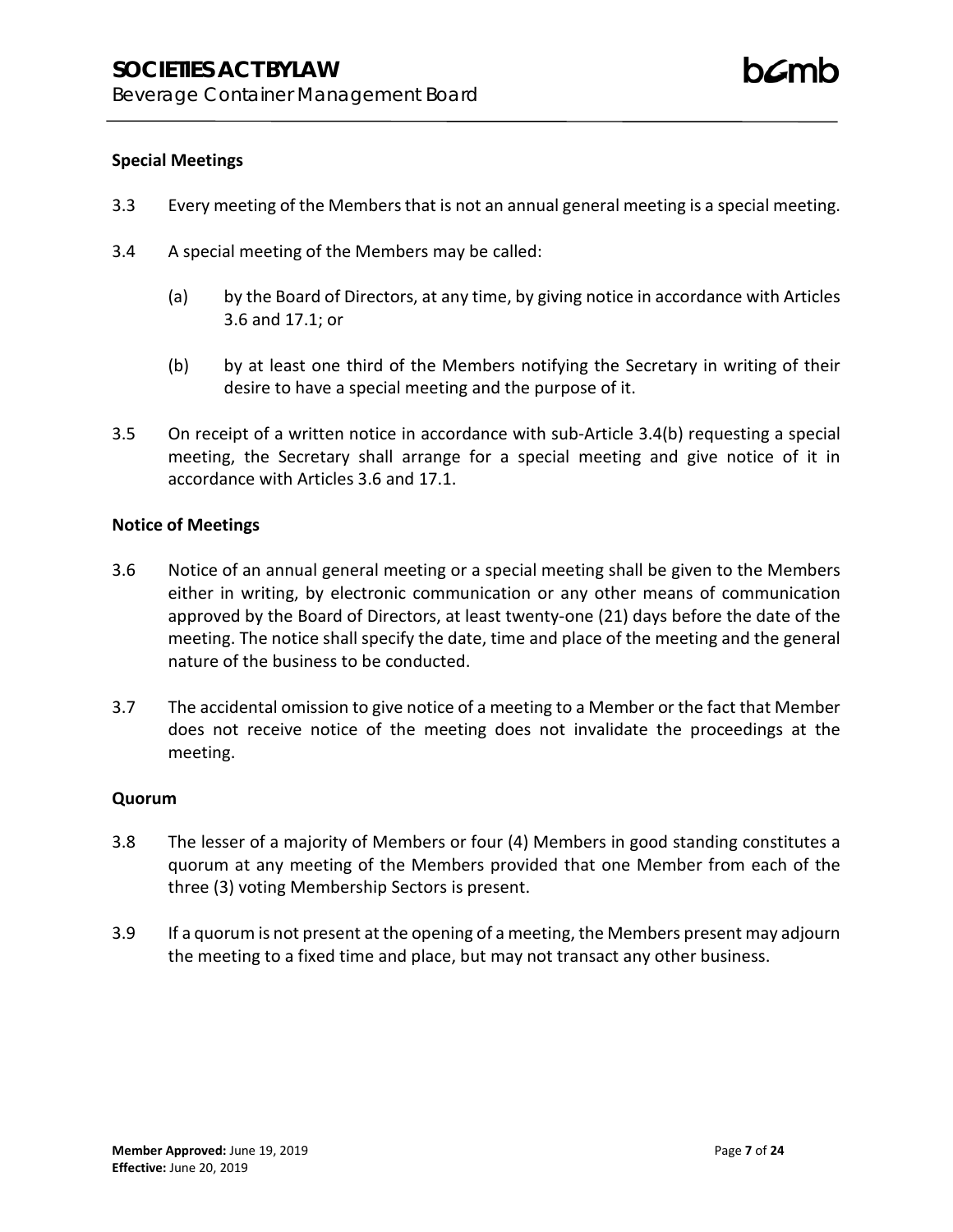# **Voting**

- 3.10 Each Member present at a meeting, other than the Member nominated by the Minister, is entitled to one vote on each motion or matter to be voted upon. The Member nominated by the Minister shall be an ex officio non-voting Member of the Society.
- 3.11 Votes by Members may not be made by proxy.
- 3.12 If a vote is tied, the motion is lost.
- 3.13 The Board of Directors may make rules about procedures for decision making and the method of voting at Members meetings and proceedings at them.

### **Auditor**

- 3.14 The financial records of the Society shall be audited at least once each financial year by an independent duly qualified Chartered of Professional Accountant appointed by the Members at the annual general meeting.
- 3.15 The auditor's report shall be presented at the annual general meeting or, if it is not available, made available to the Directors and Members as soon as it is available. The audited financial statement shall become part of the annual report.

# **Meetings by Communications Facility**

- 3.16 Any meeting of the Members may be held with all Members participating by Communications Facility, or by a combination of attendance by Members in-person and by Communications Facility, as determined and made available for that purpose by the Board of Directors.
- 3.17 Any Member participating in a meeting of Members, and entitled to vote at the meeting, may vote by means of such Communications Facility on any resolution brought before the meeting.

# **Resolutions in Writing**

3.18 Notwithstanding anything to the contrary in these Bylaws, a resolution consented to in writing or electronic communication at the addresses shown in the membership records, by all the Members who would have been entitled at a general meeting or special meeting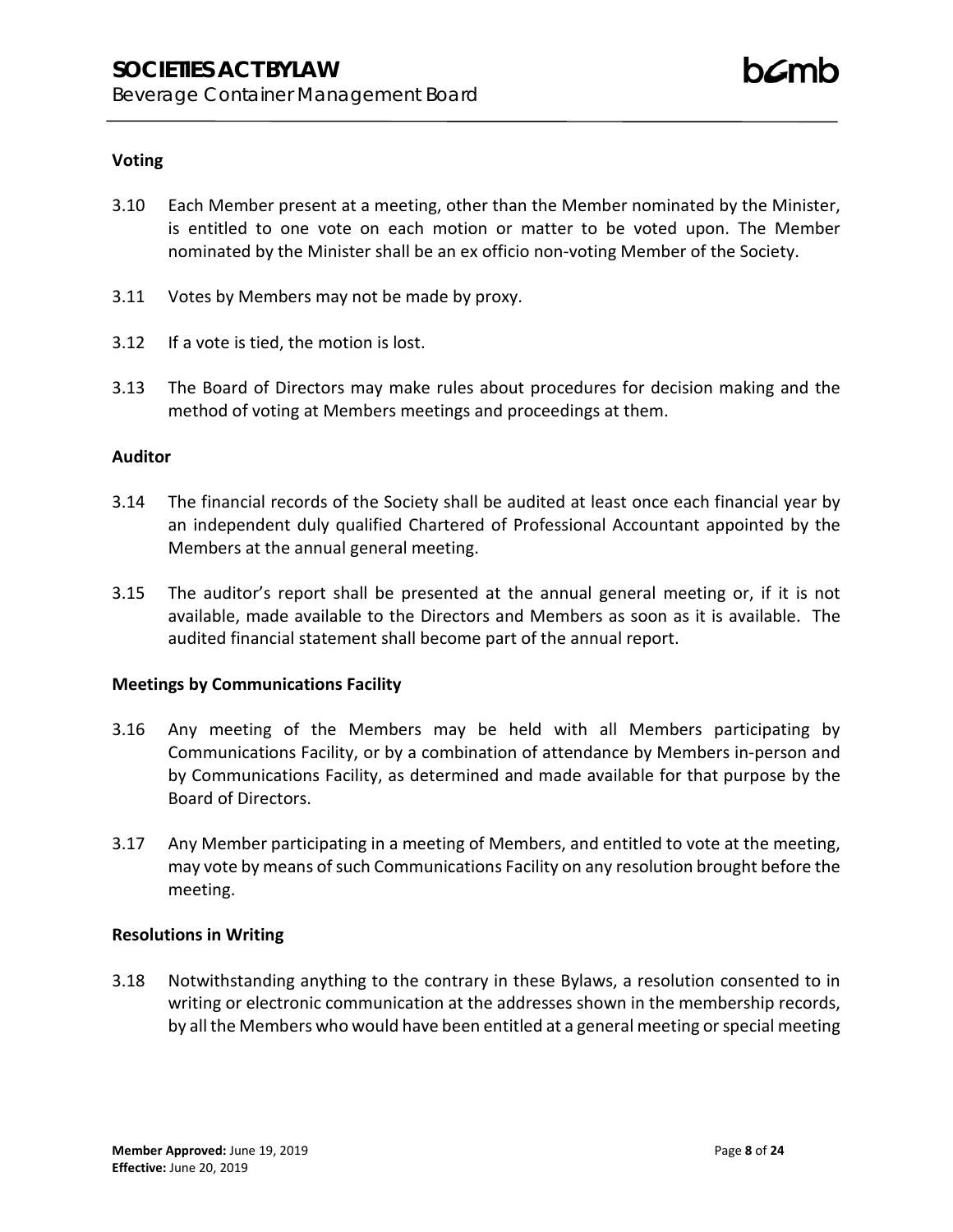to vote on the resolution in person, shall be as valid and effectual as if it had been passed at a meeting duly called and constituted.

# **ARTICLE 4 - BOARD OF DIRECTORS**

#### **Directorship**

4.1 An individual nominated to become a Director in accordance with these Bylaws becomes a Director on the date that the Board of Directors passes a resolution appointing the Director, or upon such other date as may be specified by the Board of Directors at the time of the resolution.

### **Nomination of Directors**

- 4.2 In order to be considered for approval by the Board of Directors, a nomination for Director must meet all of the requirements of these Bylaws, and approval of the nomination is subject to the number and composition requirements set out in Articles 4.4 and 4.9 to 4.13.
- 4.3 A nomination for Director must be delivered to the Board of Directors in writing and be signed by or on behalf of the nominating entity delivering the nomination.

### **Number of Directors**

4.4 The Board of Directors shall consist of thirteen (13) individuals, one of whom shall be the ex officio, non-voting Director nominated by the Minister.

### **Management of the Society by the Board of Directors**

- 4.5 The Board of Directors is to manage and direct the affairs of the Society in the name of and on behalf of the Society.
- 4.6 Except when the Act or these Bylaws otherwise require, the duties and powers of the Board of Directors under the Act and these Bylaws are to be exercised by resolution of the Board of Directors.
- 4.7 The Board of Directors may enact and enforce policies and other bylaws regarding the direction and management and operation of the Society, and such policies or other bylaws shall be consistent with these Bylaws.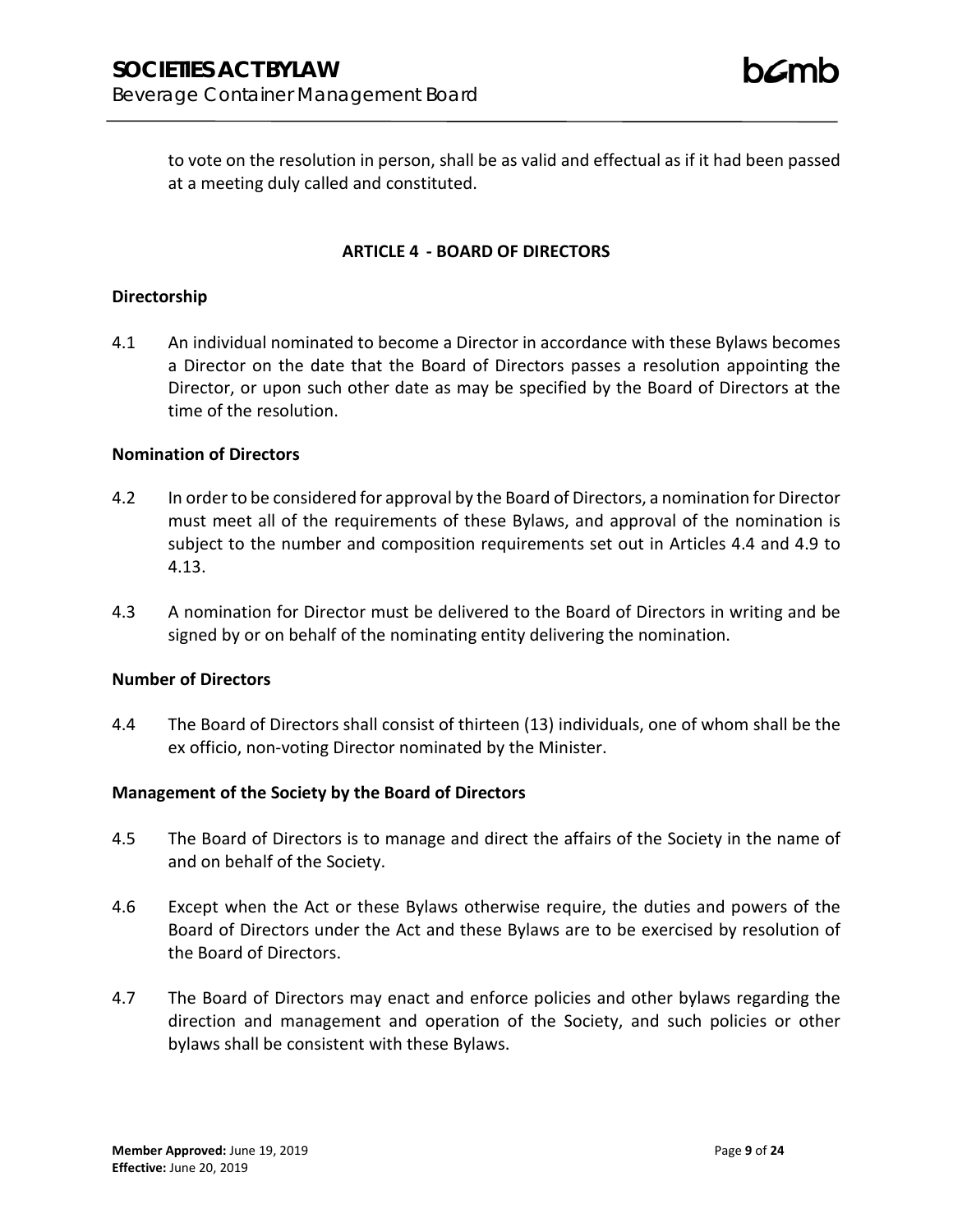- 4.8 The Board of Directors may make rules:
	- (a) respecting the carrying out of its duties and powers;
	- (b) respecting the calling of meetings pertaining to carrying out its duties and powers and the conduct of business at those meetings;
	- (c) respecting the appointment, removal, functions, powers, duties, remuneration and benefits of employees and agents of the Society and members of a committee;
	- (d) delegating to the Directors, officers, employees or agents or a committee of the Society, the carrying out of its duties and powers, except the power to make rules under this Article; and
	- (e) respecting the establishment, membership, duties and functions of special, standing and other committees with respect to its duties and powers.

### **Composition of Board of Directors**

- 4.9 The Board of Directors shall be composed of four (4) Directors nominated by the Beverage Manufacturing Industry Membership Sector, four (4) Directors nominated by the Beverage Container Depot Industry Membership Sector and five (5) Directors nominated by the General Membership Sector.
- 4.10 The four (4) Directors from the Beverage Manufacturing Industry Membership Sector are to be nominated as follows:
	- (a) one (1) Director to be nominated by the Canadian Beverage Association;
	- (b) one (1) Director to be nominated by the Alberta Gaming Liquor and Cannabis Commission;
	- (c) one (1) Director to be nominated by the Alberta Beer Container Corporation; and
	- (d) one (1) Director to be nominated by the Western Dairy Council.
- 4.11 The four (4) Directors from the Beverage Container Depot Industry Membership Sector are to be nominated as follows:
	- (a) four (4) Directors to be nominated by the Alberta Bottle Depot Association;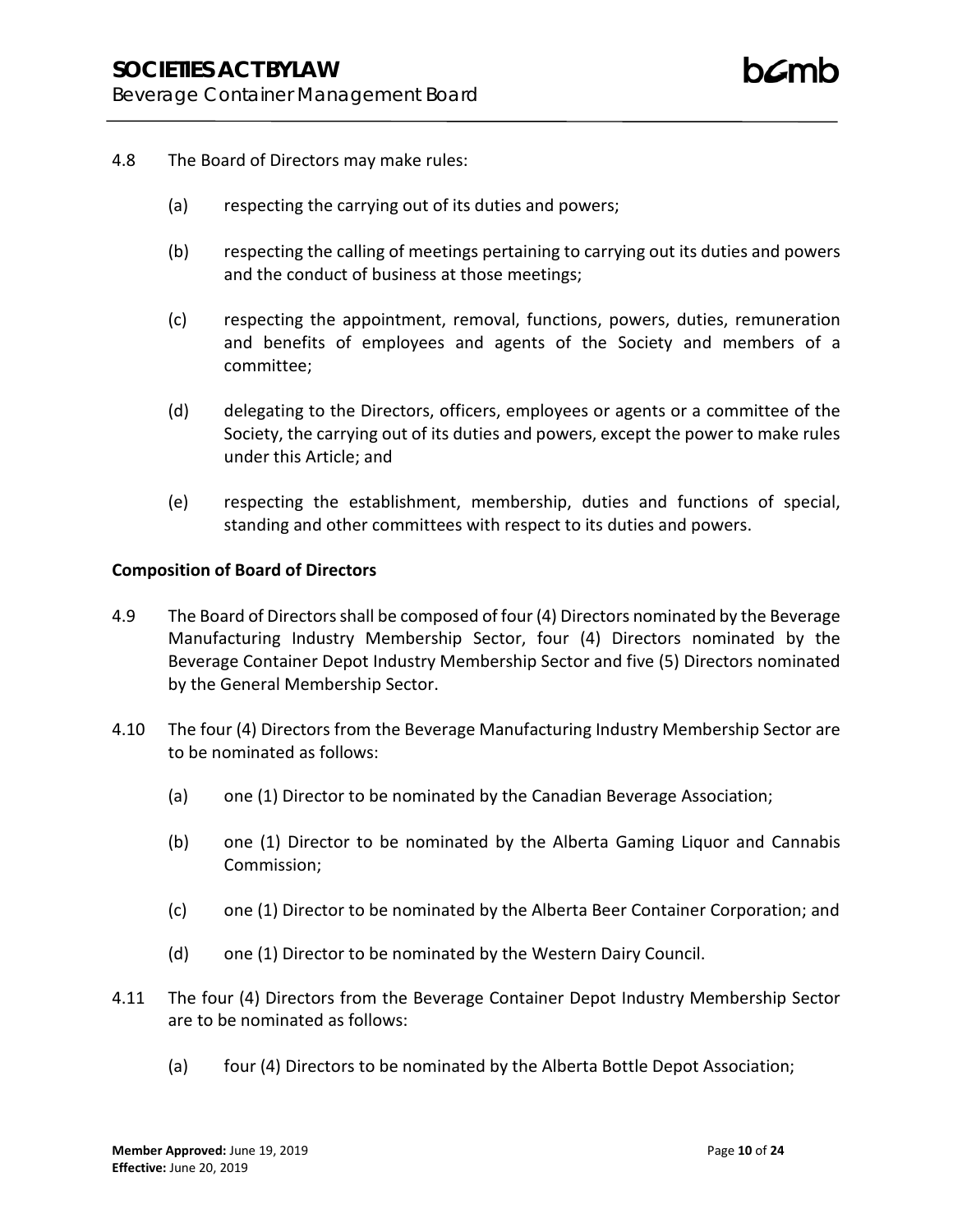- 4.12 The five (5) Directors from the General Membership Sector are to be nominated as follows:
	- (a) one (1) Director to be nominated jointly by the Rural Municipalities of Albertaand the Alberta Urban Municipalities Association;
	- (b) one (1) ex officio, non-voting Director to be nominated by the Minister;
	- (c) three (3) Directors from the public at large to be nominated by the Society.
- 4.13 The Directors described in sub-Article 4.12(c) shall be the same individuals who are nominated as Members under sub-Article 2.9(c).
- 4.14 The appointment of the Directors described in sub-Article 4.12(c) shall be effective at the same time as they are appointed as Members.
- 4.15 The appointment of all other Directors shall become effective on the date that the Board of Directors passes a resolution appointing a particular Director, or upon such other date as may be specified by the Board of Directors at the time of the resolution.

# **Nomination of Directors**

4.16 The nomination of an individual as a Director shall be delivered to the Board of Directors in writing at least ten (10) business days prior to the annual general meeting.

# **Initial Term and Additional Terms**

- 4.17 A Director is appointed for an initial term of three (3) years unless otherwise specified by the Board of Directors at the time that the Director is appointed, or unless the Director is replacing another Director before that Director's term has expired, a Director is appointed for an initial term of three (3) years.
- 4.18 The initial term of a Director who is appointed to fill a vacancy is the term of the vacancy.
- 4.19 After a Director's initial term, a Director may be nominated and approved for additional terms of up to three years, but no Director may serve as a Director of the Society for more than nine (9) consecutive years, other than the Director nominated by the Minister.
- 4.20 A Director, other than the Director nominated by the Minister, who has served nine (9) consecutive years is ineligible for nomination as a Director of the Society until the Director has not served as a Director for eleven (11) months.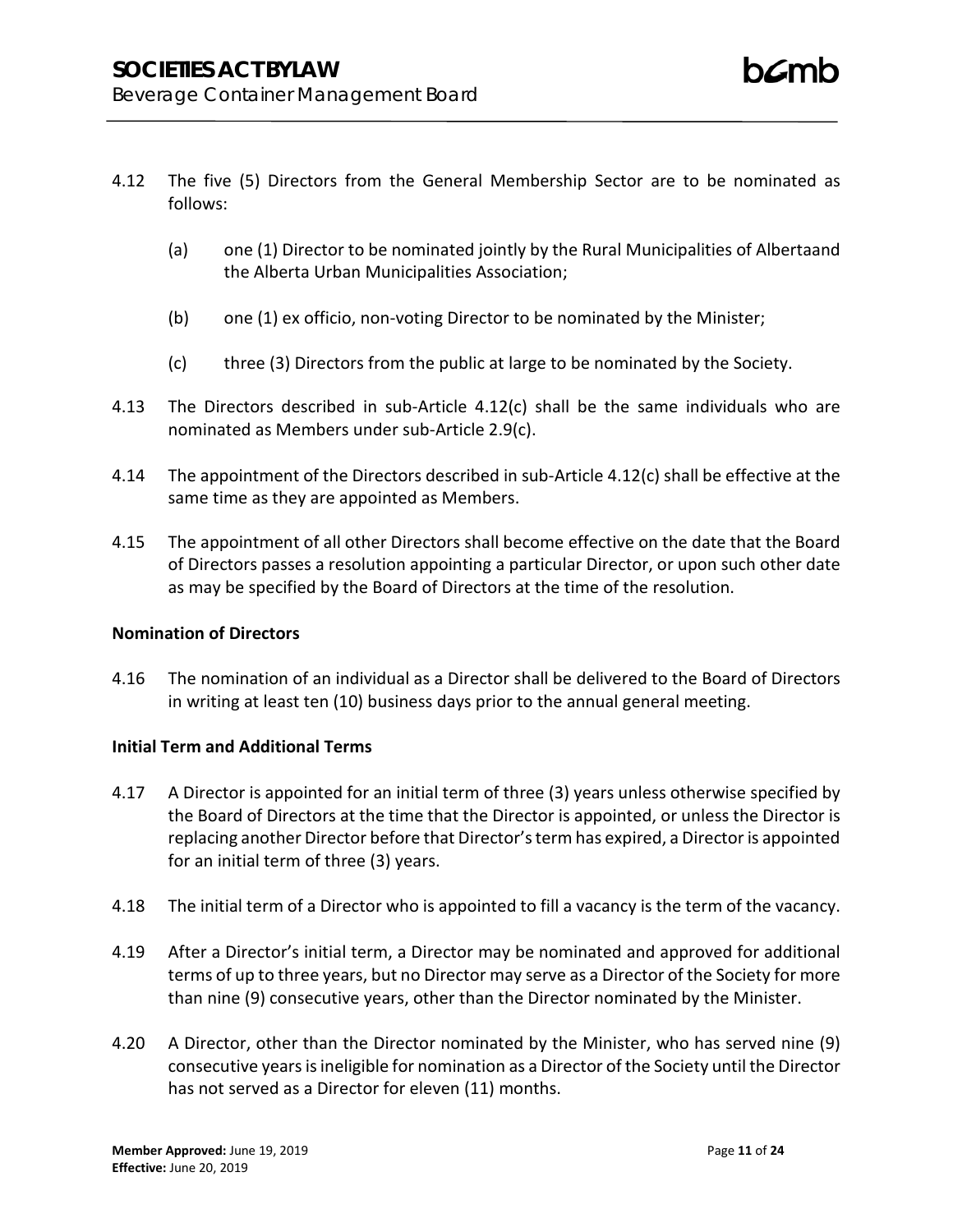## **Resignation of Directors**

4.21 A Director may resign from the Board of Directors by giving written notice to either the Secretary or the Board Chair of the Society.

### **Removal from the Board of Directors**

- 4.22 The Board of Directors may, with the approval of three-quarters of the Board of Directors, and for cause deemed appropriate by the Board of Directors:
	- (a) remove any Director, other than the Director nominated by the Minister, from the Board of Directors;
	- (b) request that a nominating entity remove the Director nominated by that entity;
	- (c) request that the Minister remove the Director nominated by the Minister;

provided that the Board of Directors proceeds in accordance with the policies and procedures that have been approved by the Board of Directors for that purpose.

- 4.23 A Director ceases to hold office:
	- (a) upon the receipt by the Board of Directors of written notice of removal of the Director from the nominating entity that nominated the Director; or
	- (b) upon the completion of the Director's term, unless the Director is reappointed; or
	- (c) upon the death of the Director; or
	- (d) upon the removal of the Director by the Board of Directors in accordance with Article 4.22.
- 4.24 In the event that a Director is removed from the Board of Directors in accordance with Article 4.22, that individual is ineligible to be nominated to serve as a Director at any time in the future.

### **Vacancies on the Board**

4.25 If the position of a Director becomes vacant for any reason, other than a Director nominated under sub-article 4.12(c), the Board of Directors shall send written notice of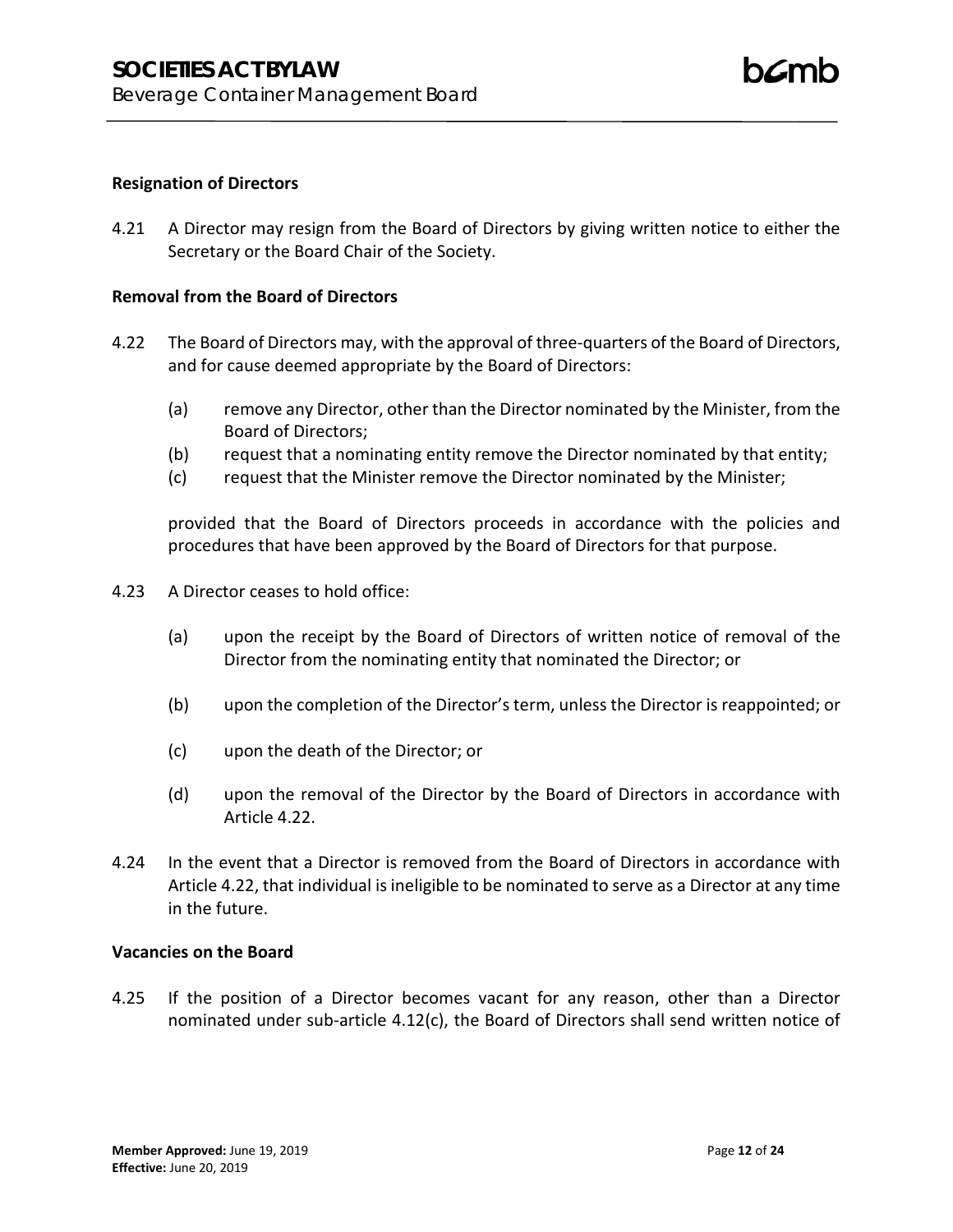the vacancy to the entity or entities entitled to nominate a replacement and request the entity or entities to nominate another nominee to fill the vacancy.

- 4.26 If the Board of Directors does not receive a nomination from the relevant nominating entity or entities within 90 days of the notice having been delivered to the entity or entities, the process for the selection of a replacement nominee is as follows:
	- (a) if the vacancy relates to a Director from the Beverage Manufacturing Industry Membership Sector, the Board of Directors shall notify the remaining nominating entities from the same Membership Sector and request that they select a replacement nominee and provide written notice of the nomination of the replacement nominee to the Board of Directors;
	- (b) If the vacancy relates to a Director from the Depot Industry Sector who has been nominated by the Alberta Bottle Depot Association, the Board of Directors shall notify the remaining Directors who have been nominated by the Alberta Bottle Depot Association, and request that they select a replacement nominee and provide written notice of the nomination of the replacement nominee to the Board of Directors;
	- (c) If the vacancy relates to the Director nominated jointly by the Alberta Association of Municipal Districts and Counties and the Alberta Urban Municipalities Association, the Board Chair shall select a replacement nominee and provide written notice of the nomination of the replacement nominee to the Board of Directors;
- 4.27 When a vacancy occurs on the Board of Directors the remaining Directors may exercise all the powers of the Board of Directors, if a quorum remains.

# **ARTICLE 5 - BOARD MEETINGS**

# **Meetings of Directors**

5.1 Meetings of the Board of Directors are to be called by the Board Chair and held as often as the affairs of the Society require.

# **Notice of Meetings**

5.2 Meetings of the Board of Directors shall be called by giving to each Director at least seven (7) days' notice unless the Board of Directors unanimously agree to waive notice of the meeting.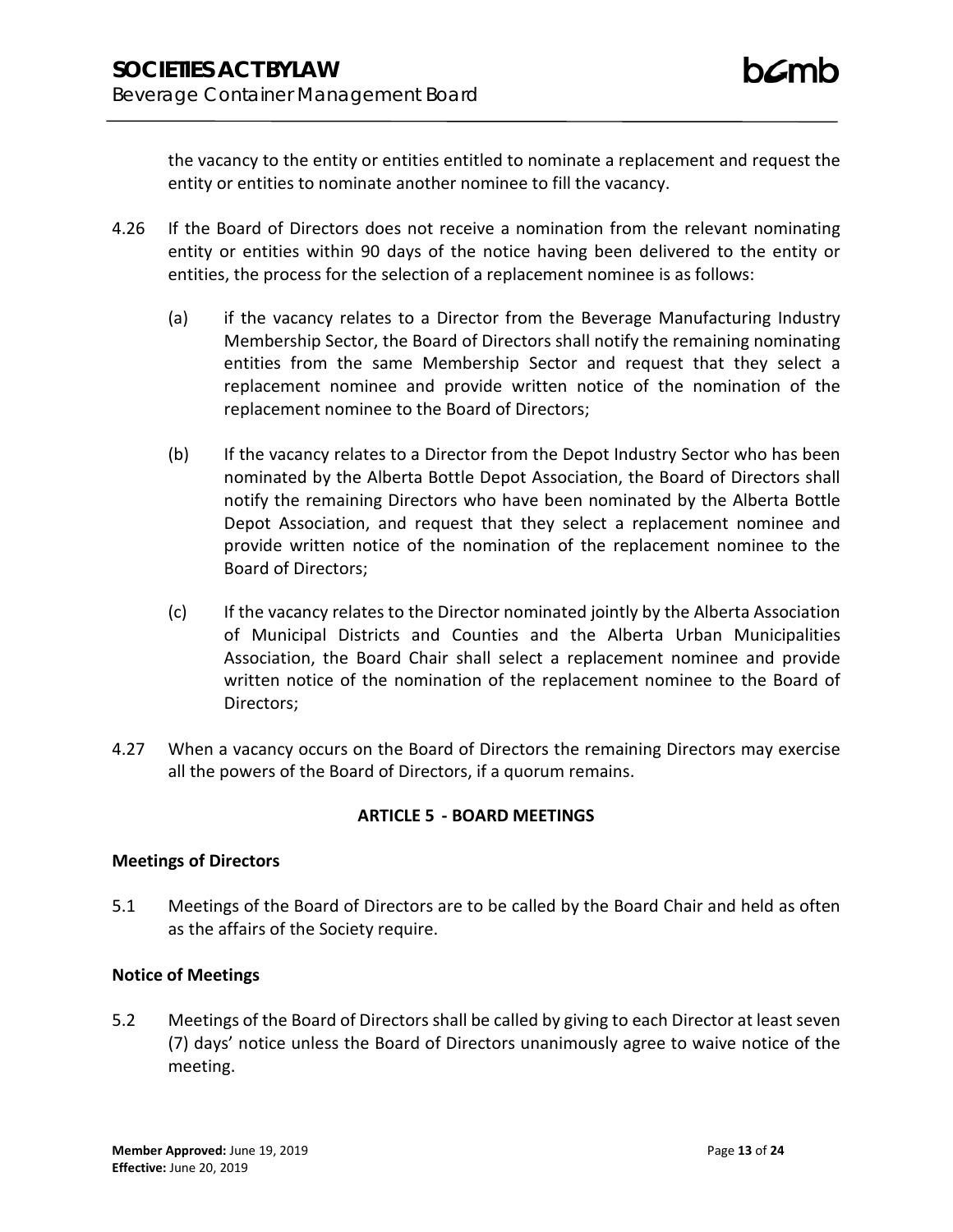# **Quorum**

- 5.3 A majority of voting Directors holding office at the time is a quorum at a meeting of the Board, or such greater number as the Board determines, provided that one Director from each of the three Membership Sectors is present.
- 5.4 If a quorum is not present at the opening of a Board meeting or if during a Board meeting there ceases to be a quorum, the Directors present may adjourn the remainder of the business to be conducted at that Board meeting to a fixed time and place, or may defer the remainder of the business to the next scheduled Board meeting, but the Directors present may not transact any other business at that meeting.
- 5.5 If a quorum is not present at the opening of a Board meeting to which business has been adjourned or deferred under 5.4, the Directors present may adjourn the meeting to a fixed time and place, but may not transact any other business.
- 5.6 If a quorum is not present at the opening of a Board meeting to which business has been adjourned under section 5.5, a majority of the Directors holding office at the time of that meeting is a quorum for the purpose of transacting the business at that Board meeting.

# **Special Meetings**

- 5.7 A meeting of the Board of Directors may be called at the written request of any two (2) Directors sent to the Board Chair stating the business to be discussed at the meeting.
- 5.8 Upon receipt of the valid written request, the Board Chair shall call a meeting of the Board, giving the notice required by Article 5.2.

# **Place of Meetings**

5.9 Meetings of the Board of Directors may be held anywhere authorized by the Board of Directors.

### **Meetings by Communications Facility**

5.10 Meetings of the Board of Directors may be held with all Directors participating by Communications Facility, or by a combination of attendance by Directors in-person and by Communications Facility, as determined and made available for that purpose by the Board of Directors.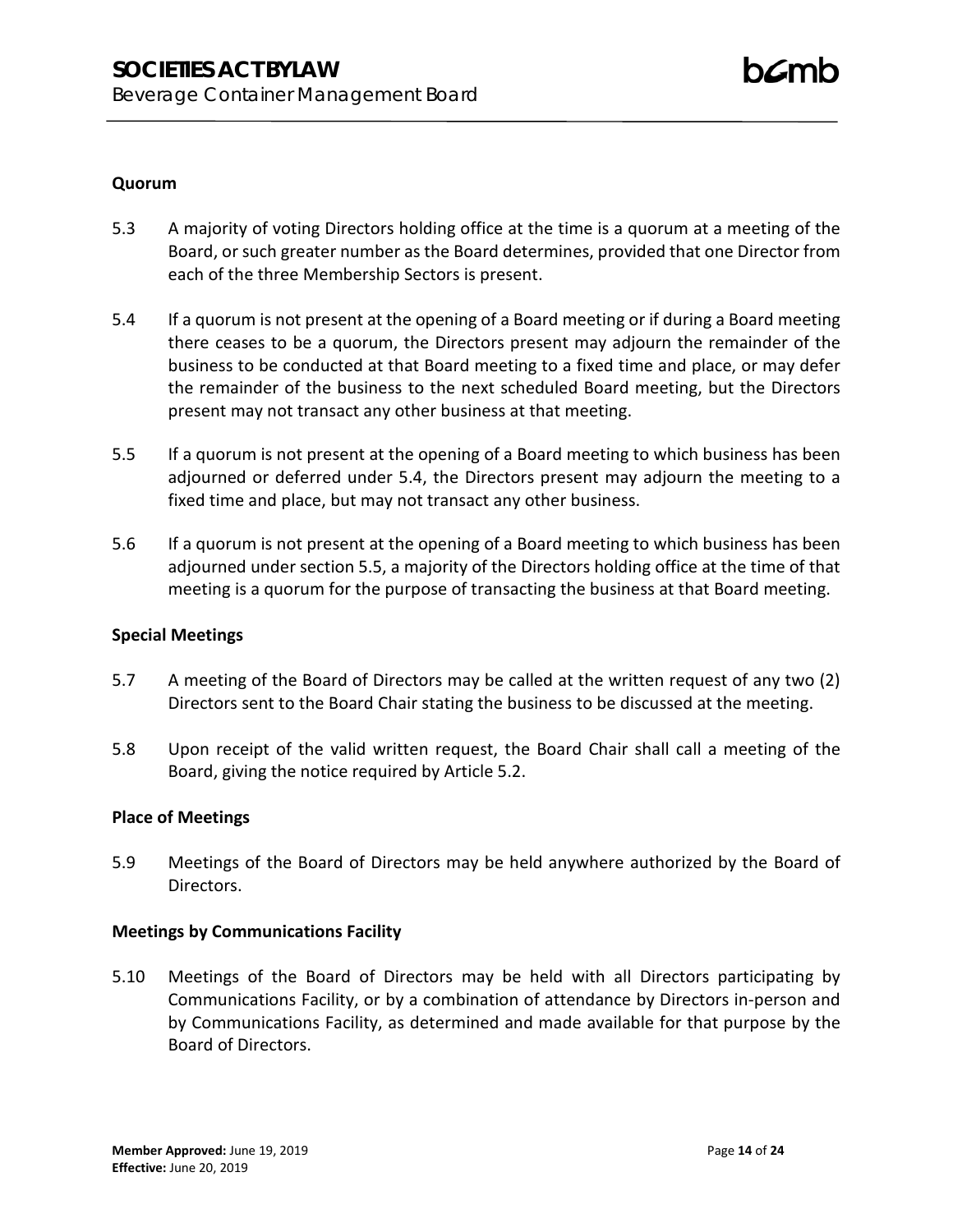5.11 Any Director participating in a meeting by Communications Facility, and entitled to vote at the meeting, may vote by means of such Communications Facility on any resolution brought before the meeting.

### **ARTICLE 6 - DECISION MAKING**

### **Votes to Govern**

- 6.1 Each Director who is eligible to cast a vote, including the Board Chair, has one vote on matters considered by the Board of Directors.
- 6.2 Subject to all requirements of applicable law, the objects of the Society and these Bylaws, each Director present at a meeting and entitled to vote at that meeting should vote on all motions placed before that meeting. However, a Director may abstain from voting in appropriate circumstances. An abstention shall be recorded in the minutes and will not be considered a vote.
- 6.3 Votes may not be made by proxy.
- 6.4 If there is a tied vote, the motion is lost.

### **Resolution in Writing**

6.5 Notwithstanding anything to the contrary in these Bylaws, a resolution in writing signed by all of the Directors shall be as valid and effectual as if it had been passed at a meeting duly called and constituted.

### **ARTICLE 7 - COMMITTEES**

### **Committees**

7.1 Standing or special committees may be appointed by the Board of Directors for any purpose considered necessary or desirable.

### **Delegation to Committee**

7.2 The Board of Directors may delegate such of its powers or duties, except the powers to make Bylaws or Rules in accordance with sub-Article 4.8(d) of these Bylaws, to a committee appointed by the Board of Directors.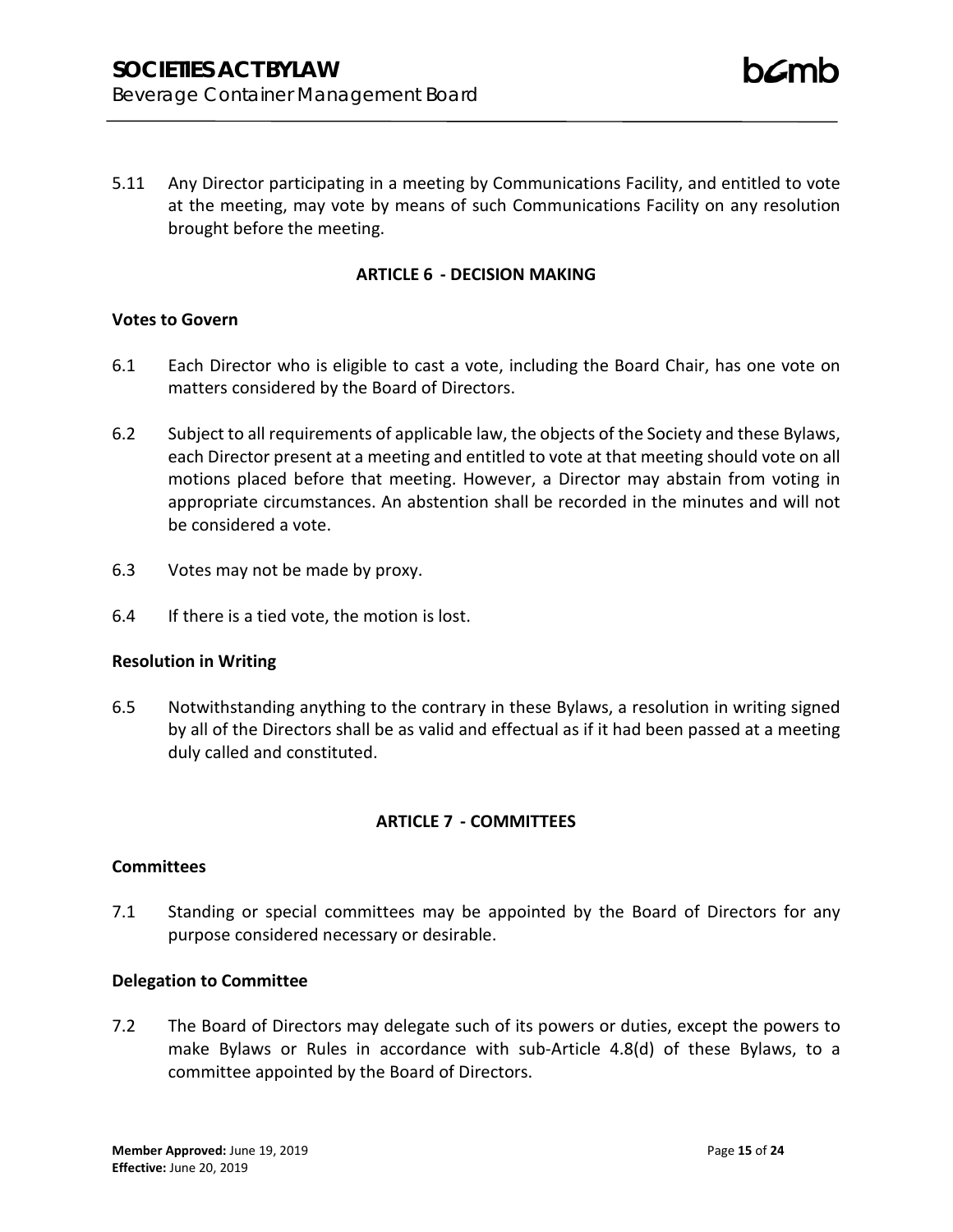### **ARTICLE 8 - BOARD CHAIR AND OFFICERS**

#### **Board Chair**

- 8.1 The Directors shall elect one Director as Board Chair, for such period as the Directors determine, but not for longer than that Director's appointment lasts.
- 8.2 The Board Chair:
	- (a) shall preside at all meetings of the Board of Directors and the Members;
	- (b) is a member of all committees of the Board of Directors and the Society, but is only a voting member of a committee when he or she has been approved as a voting member of that committee by the Board of Directors;
	- (c) shall present a report of the activities of the Board of Directors to the Members at the annual general meeting;
	- (d) may, with approval of the Board of Directors, delegate powers and duties as necessary; and
	- (e) is responsible for such other matters as the Board of Directors determines.

### **Officers**

- 8.3 The Officers of the Society shall be the President, the Secretary, the Treasurer and any other Officers that the Board of Directors may appoint from time to time.
- 8.4 The Board of Directors may establish other offices, change the titles of offices, and prescribe the powers, duties and functions of each office.

# **President**

- 8.5 The President shall be appointed by the Board of Directors.
- 8.6 The President shall enter into a contract with the Society that will outline and govern the President's rights and responsibilities while holding the office of President.
- 8.7 The President shall be responsible for:
	- (a) acting as the principal spokesperson for the Society;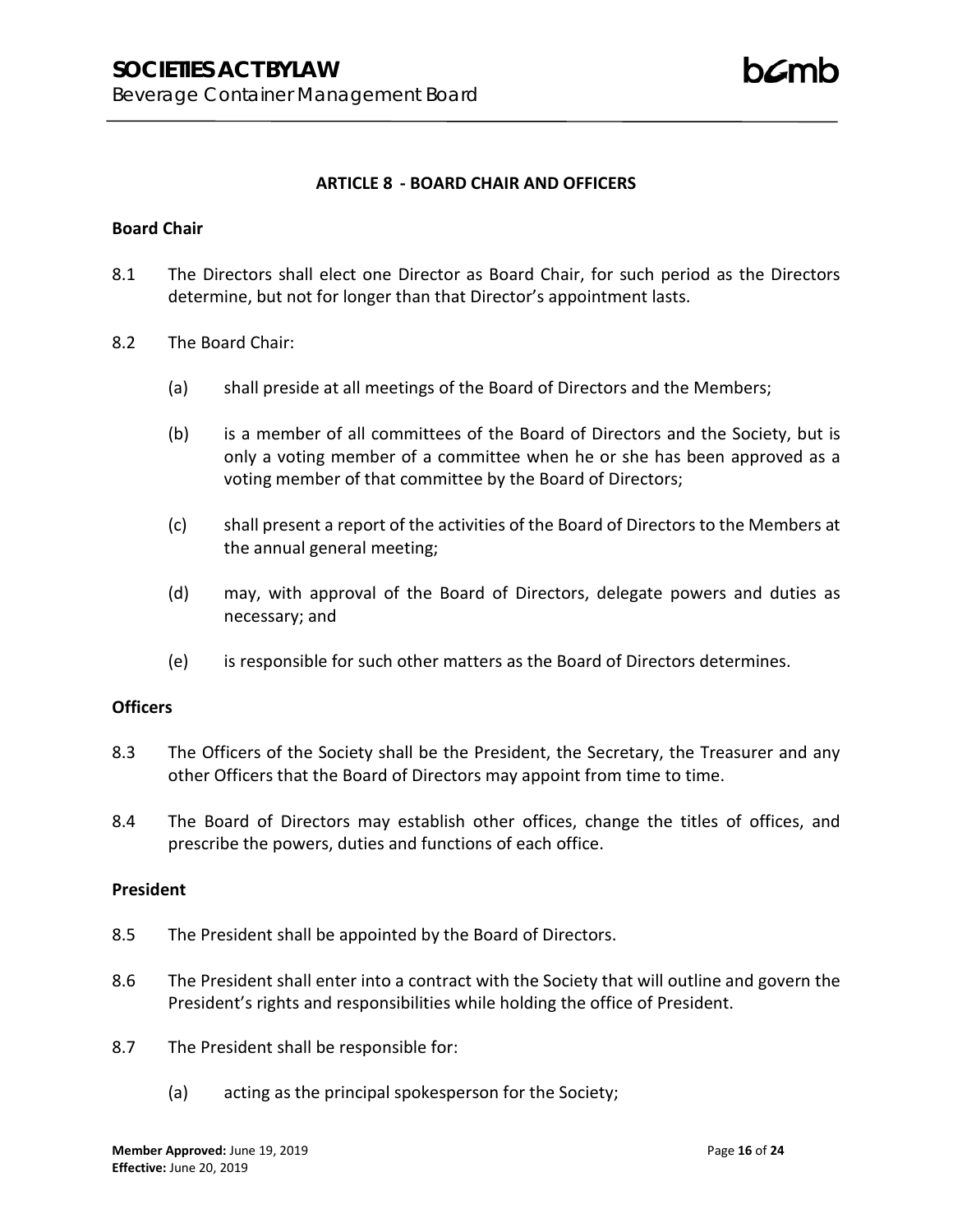- (b) providing leadership, general supervision, management and control of the operations of Society on a day-to-day basis in accordance with the strategies, plans and policies approved by the Board of Directors;
- (c) providing overall leadership and vision in developing the tactics and plans necessary to realize objectives;
- (d) managing the Society to ensure the Business Plan is effectively implemented, the results are monitored and reported to the Board of Directors, and financial and operational objectives are attained;
- (e) attending Board of Directors meetings and ensuring appropriate support is provided to the Board of Directors;
- (f) preparing and reviewing the draft of all minutes of the meeting of the Board of Directors and discussing major concerns or questions with the Board Chair; and
- (g) the custody of the seal of the Society;
- 8.8 The President may, with approval of the Board of Directors, delegate the responsibilities of the office as required.
- 8.9 The President shall only be removed from office pursuant to the termination provisions in the contract entered into by the President and the Society in accordance with Article 8.6.

# **Secretary**

- 8.10 The Secretary shall be elected by the Board of Directors.
- 8.11 The Secretary shall be responsible for:
	- (a) ensuring proceedings of all meetings of the Board of Directors and the Members are recorded, and for the preparation and custody of the minutes of those meetings;
	- (b) ensuring that a record of all the Members of the Society and their addresses is maintained;
	- (c) the custody of the books and records of the Society, except financial records;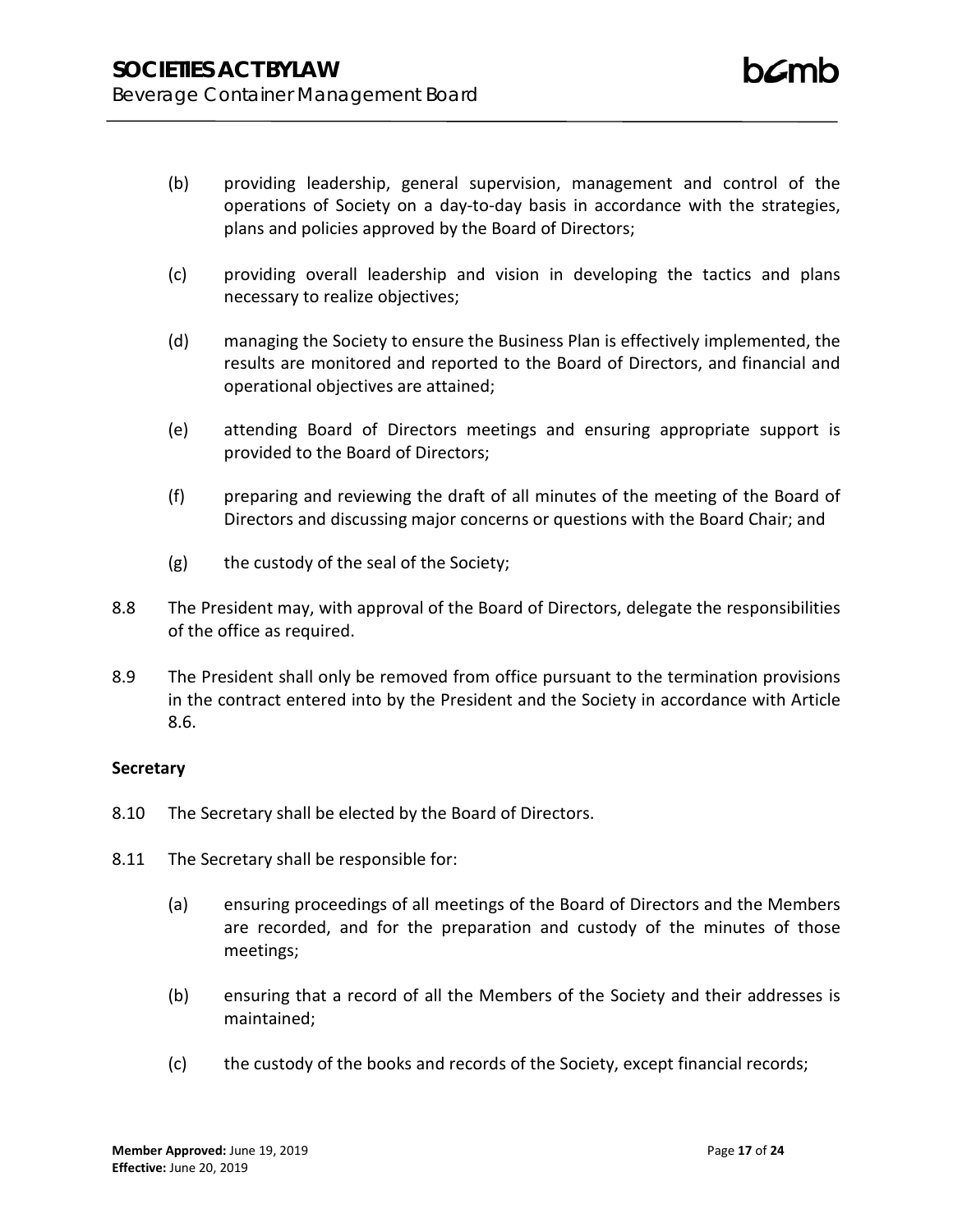- (d) giving notice of all meetings of the Board of Directors and the Members; and
- (e) such other matters as the Board of Directors determines.
- 8.12 The Secretary may, with approval of the Board of Directors, delegate the responsibilities of the office as required.

### **Treasurer**

- 8.13 The Treasurer shall be elected by the Board of Directors.
- 8.14 The Treasurer shall be responsible for:
	- (a) the receipt of all money paid to the Society;
	- (b) opening and operating accounts and for the deposit of funds in any bank, treasury branch, trust company or credit union of which the Board approves;
	- (c) accounting for the real and personal property of the Society and the preparation and custody of such financial records as are necessary;
	- (d) presenting a financial statement to the Board as required;
	- (e) presenting a financial statement at the Society's annual general meetings; and
	- (f) such other matters as the Board determines.
- 8.15 The Treasurer may, with approval of the Board, delegate the responsibilities of the office as required.

### **ARTICLE 9 - DUTIES OF DIRECTORS AND OFFICERS**

### **Duty of Good Faith**

- 9.1 Every Director and officer in exercising powers and discharging duties shall:
	- (a) act honestly and in good faith in accordance with the best interests of the Society; and
	- (b) exercise the care, diligence and skill that a reasonably prudent person would exercise in carrying out a public trust.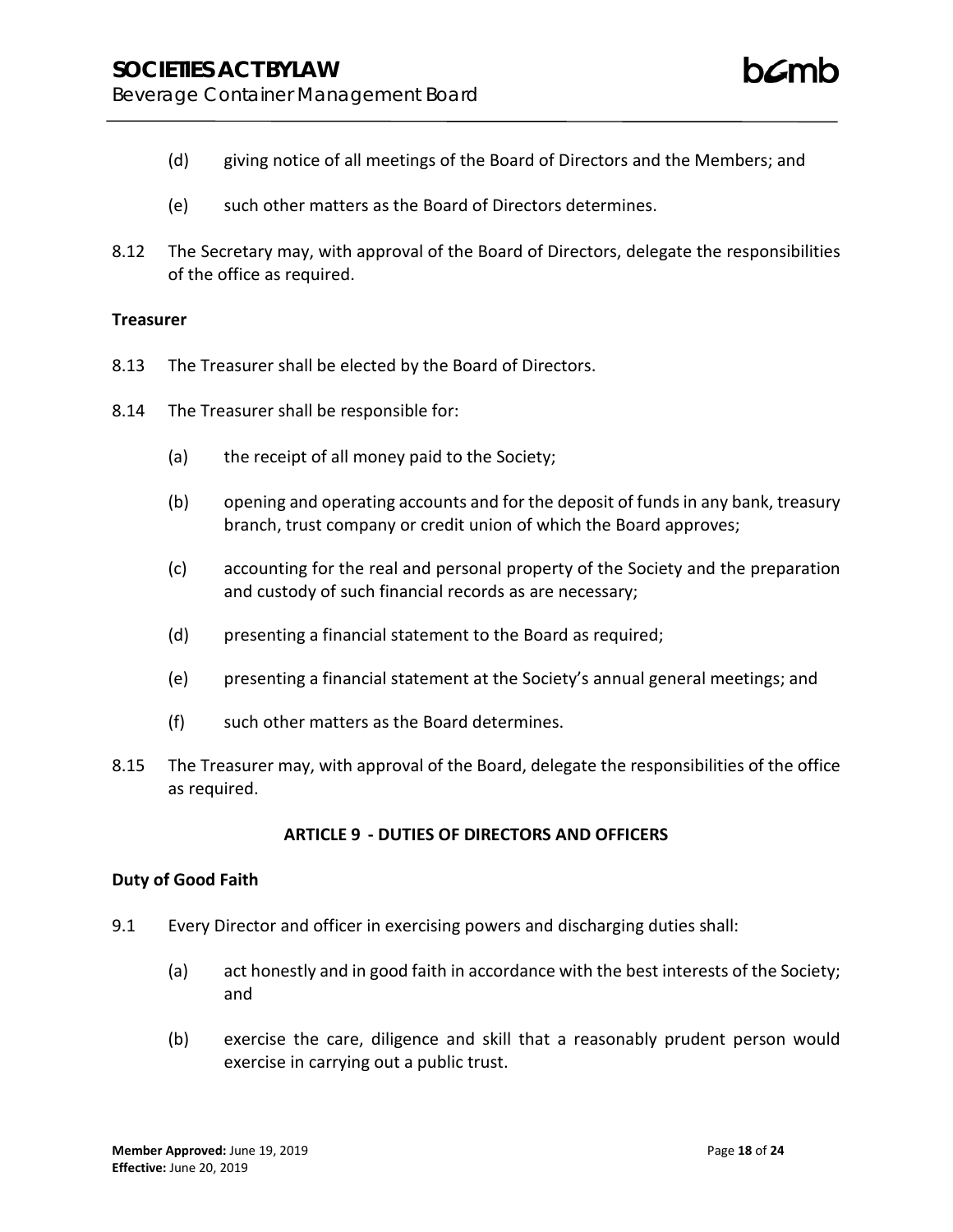- 9.2 A Director or officer is not liable under Article 9.1 if the Director or officer relies in good faith on:
	- (a) financial statements of the Board of Directors presented to the Director or officer by a qualified person or in a written report of the auditor of the Board of Directors fairly to reflect the financial condition of the Society; or
	- (b) an opinion or report of a lawyer, accountant, engineer, appraiser or other person whose profession lends creditability to a statement made by such person.

# **Limitation of Liability**

- 9.3 Directors and officers of the Society shall not be liable for any debts or liabilities of the Society except as set out in these Bylaws.
- 9.4 No Director, officer or member of a committee of the Society shall be liable for the acts, receipts, neglects or defaults of any other Director or officer or member of a committee or employee of the Society, or for joining in any receipt or other act of conformity, or for any loss, damage or expense happening to the Society through the insufficiency or deficiency of title to any property acquired by order of the Board of Directors for or on behalf of the Society, or for the insufficiency or deficiency of any security in or upon which any of the monies of the Society shall be invested, or for any loss or damage arising from the bankruptcy, insolvency or tortious act of any person with whom any of the monies, securities or effects of the Society shall be deposited, or for any loss occasioned by any error of judgment or oversight on their part, or for any other loss, damage or misfortune whatsoever which shall happen in the execution of the duties of their office or in relation thereto unless the same shall happen through their own willful neglect or default, dishonesty or bad faith.

### **Indemnity**

9.5 The Society may indemnify Directors and officers, and former Directors and officers, and purchase and maintain insurance for the benefit of such Directors and officers in the same way as is permitted in respect of a Director or officer of a corporation under the *Business Corporations Act* (Alberta).

### **Disclosure**

- 9.6 A Director or officer who:
	- (a) is or becomes a party to a material contract or proposed material contract with the Society; or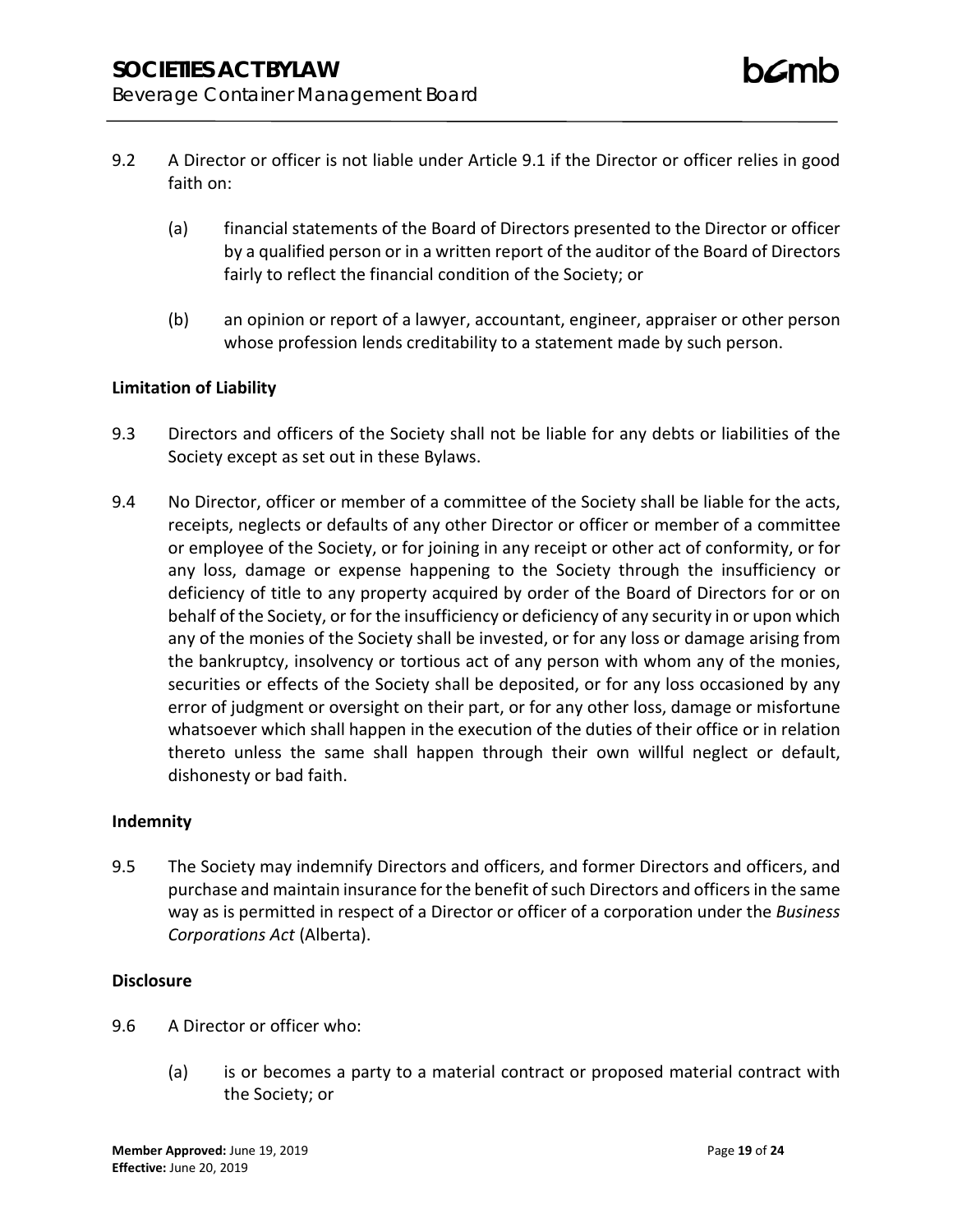(b) is or becomes a director or an officer of, or has a material interest in, any person who is a party to a material contract or proposed material contract with the Society;

shall forthwith after becoming aware of the facts that bring him within this Article, disclose in writing to the Board of Directors or request to have entered in the minutes of the meetings of the Board of Directors the nature and extent of the interest.

9.7 A Director referred to in Article 9.6 shall not vote on any resolution to approve the contract.

# **ARTICLE 10 - FINANCIAL ARRANGEMENTS**

### **Financial Year**

10.1 The financial year of the Society is from January 1 to the following December 31.

### **Bank Accounts**

- 10.2 All funds received by the Society from fees, charges, assessments or otherwise shall:
	- (a) be deposited into an account maintained in the name of the Society, to be used or invested as required; and
	- (b) be properly recorded and accounted for, and for which receipts are to be provided on request.

### **Borrowing Powers**

- 10.3 For the purpose of carrying out the objects of the Society, the Board of Directors may borrow or raise or secure the payment of the money in any it determines.
- 10.4 In accordance with the Act, no debentures may be issued without the sanction of a Special Resolution of the Members.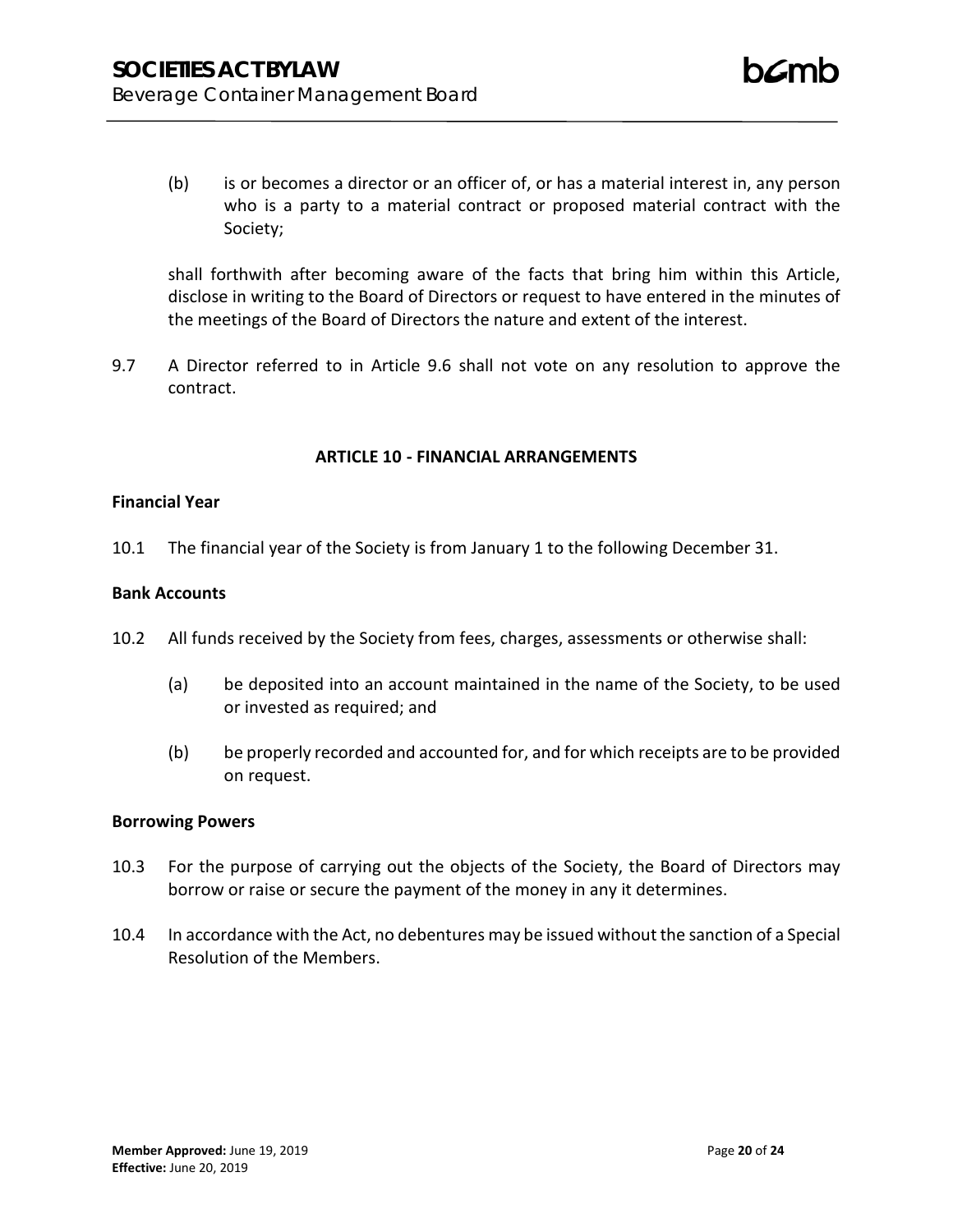#### **Fees, Charges, Levies and Assessments**

- 10.5 The Board of Directors may make fees, charges, levies or assessments to further the objects of the Society, including those permitted under any legislation, regulation, quotes, standards or agreements.
- 10.6 The Board of Directors may raise or acquire revenue by any other means it considers appropriate.

#### **No Profit for Members**

- 10.7 The Society shall:
	- (a) carry out its powers, duties, functions, services and activities efficiently and effectively; and
	- (b) have due regard to the interests of the general public, of the persons affected by or subject to its decisions and actions, and of the industry.
- 10.8 The operation of the Society shall be carried on without the purpose of gain for its Members, and any accretions to the Society shall be used to promote the objects of the Society.

### **Prohibited Financial Assistance**

10.9 The Society shall not, directly or indirectly, give financial assistance by means of a loan, guarantee or otherwise to a Director.

#### **Agreements, Contracts and Commitments**

10.10 An agreement, contract, or other commitment entered into by the Society shall be entered into in accordance with rules established by the Board of Directors.

### **ARTICLE 11 - REMUNERATION**

#### **Remuneration of Directors, Officers and Members**

11.1 Directors are eligible to receive such honoraria or remuneration in the course of their duties as directors as may be authorized by the Board of Directors.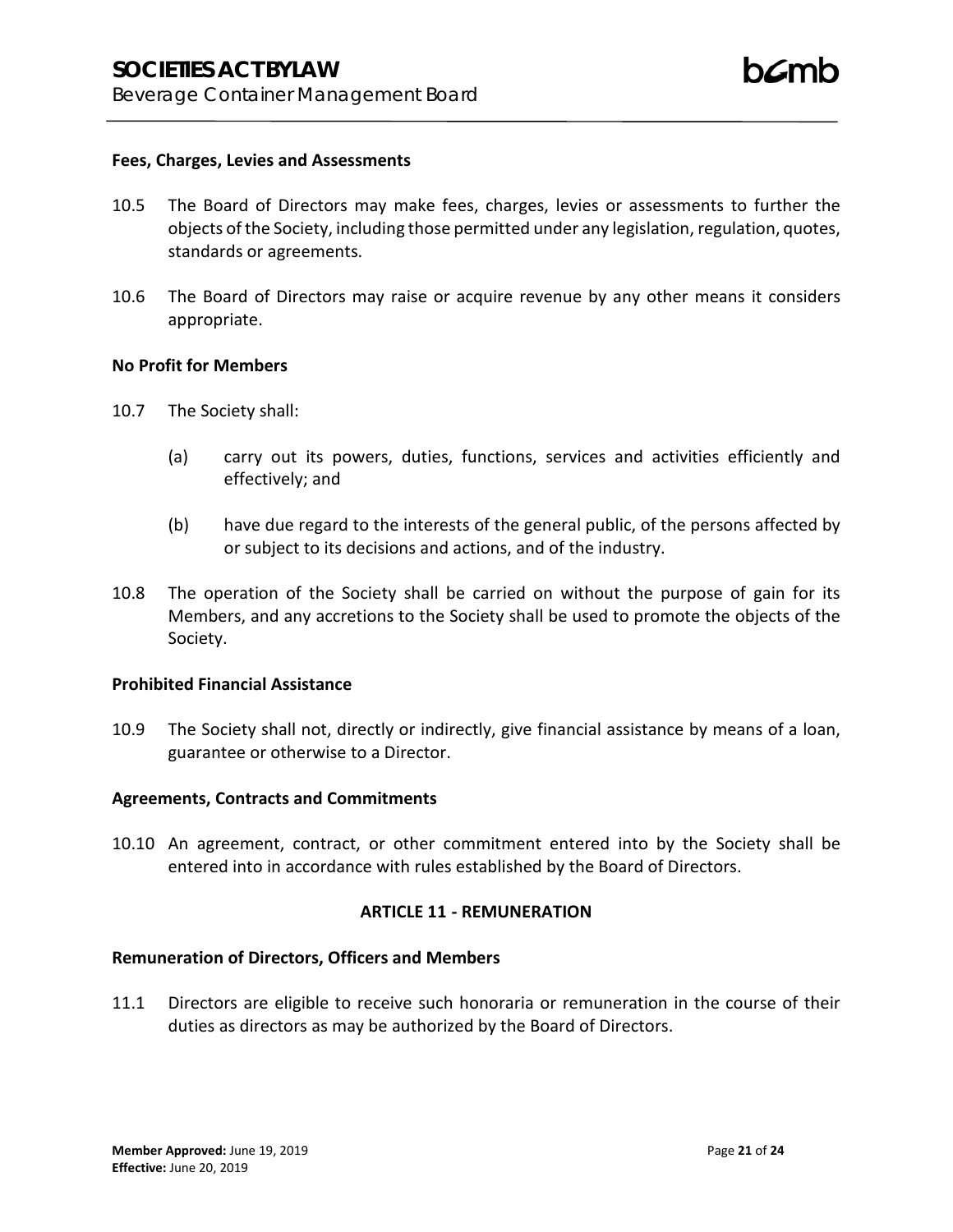- 11.2 If a Director is an employee of another entity, that corporation may, on approval of the Board of Directors, be reimbursed the equivalent honorarium or remuneration of the Director for the time the Director spends on the business of the Society.
- 11.3 Subject to any policies established by the Board of Directors from time to time, Directors shall be reimbursed their travelling and living expenses incurred while on the business of the Society, and any other disbursements expended in the course of performing their duties as Directors.

### **ARTICLE 12 - AMENDMENT TO BYLAWS**

- 12.1 These Bylaws may only be rescinded, altered or added to if the rescission, alteration or addition is approved by a three quarters majority of the Members as prescribed under the Act.
- 12.2 Bylaws of the Society which are not made under the authority of the Act but rather are made under the authority of the Regulation may be adopted, rescinded, altered or added to if the adoption, rescission, alteration or addition is approved by motion of the Board of Directors carried by a special majority of at least two thirds of the Directors of the Society in accordance with the Regulation.
- 12.3 Any other bylaw of the Society other than those made under the authority of the Act or the Regulation is required to be approved by a majority of the Board of Directors.

# **ARTICLE 13 - HEAD OFFICE**

13.1 The head office of the Society is to be located at such place in Alberta as the Board of Directors determines.

### **ARTICLE 14 - CORPORATE SEAL**

- 14.1 The seal of the Society shall be kept in the custody of the President.
- 14.2 The seal shall not be affixed to any instrument except by authority of the Board of Directors and in the presence of such officers as the Board of Directors may prescribe.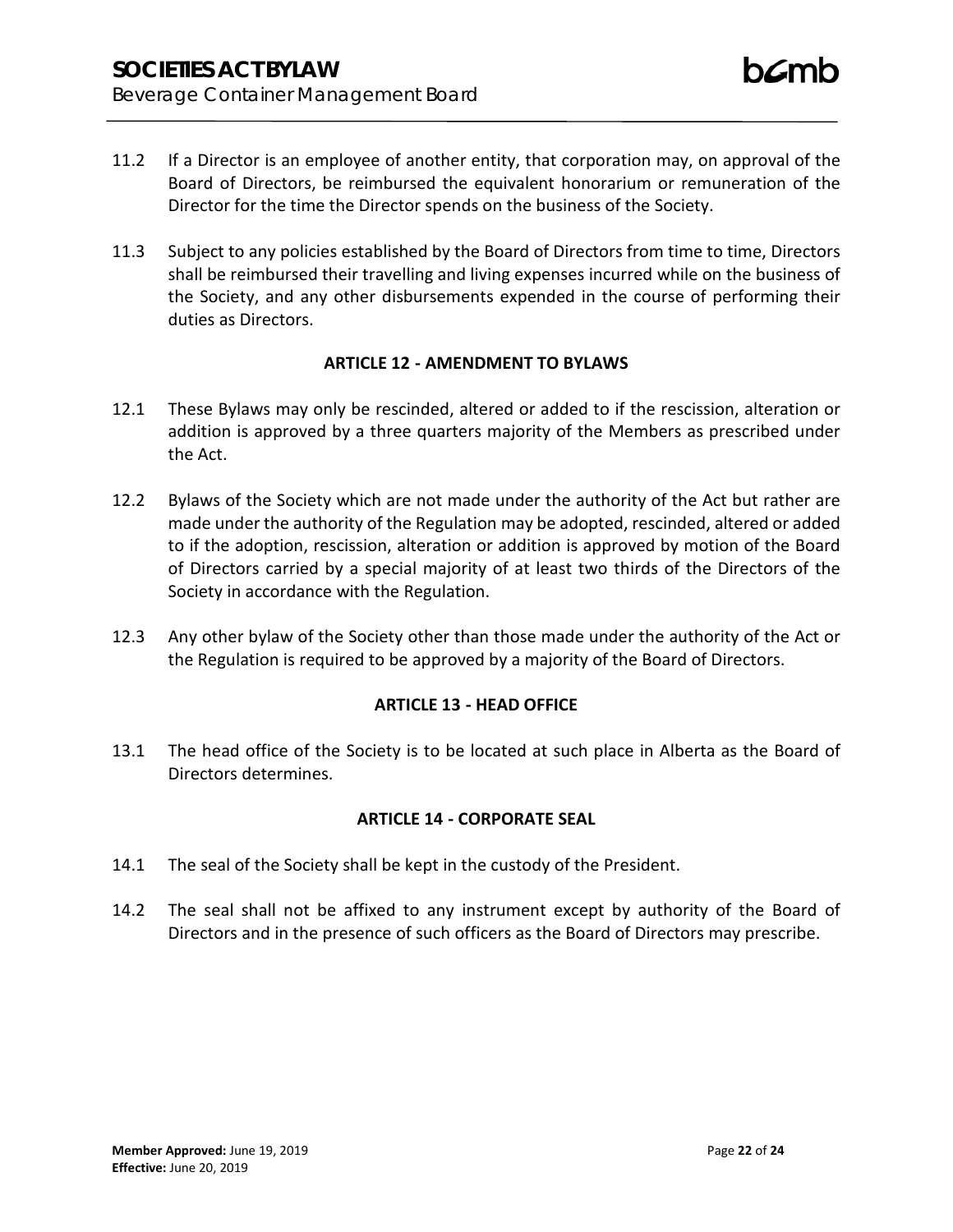### **ARTICLE 15 - BOOKS, RECORDS AND ANNUAL REPORT**

#### **Inspection of Books and Records by Members**

15.1 The books, records and accounts of the Society may be inspected by a Member at any reasonable time by giving reasonable notice and arranging a time satisfactory to the officer having charge of them.

### **Annual Report**

- 15.2 The Society shall prepare an annual report for each financial year of the Society, including:
	- (a) a list of the Members and Directors of the Society;
	- (b) a report on the objects, purposes and Bylaws of the Society and any amendments made to them;
	- (c) a report on the activities of the Society; and
	- (d) the audited financial statements of the Society.

### **ARTICLE 16 - SURRENDER CERTIFICATE**

### **Special Resolution Required**

- 16.1 The Society shall not be voluntarily wound up unless a Special Resolution is passed by the Members.
- 16.2 The Society shall only surrender its certificate of incorporation in accordance with the Act.
- 16.3 Where the Society surrenders its certificate of incorporation pursuant to the Act or is otherwise wound-up, the Directors shall, to the extent allowed by law, transfer all property of the Society to a non-profit organization or agency whose objects include either or both of the reduction or recycling of waste or related aspects of environmental protection.

### **ARTICLE 17 - NOTICE**

17.1 A Notice required to be given under the Act or these Bylaws: